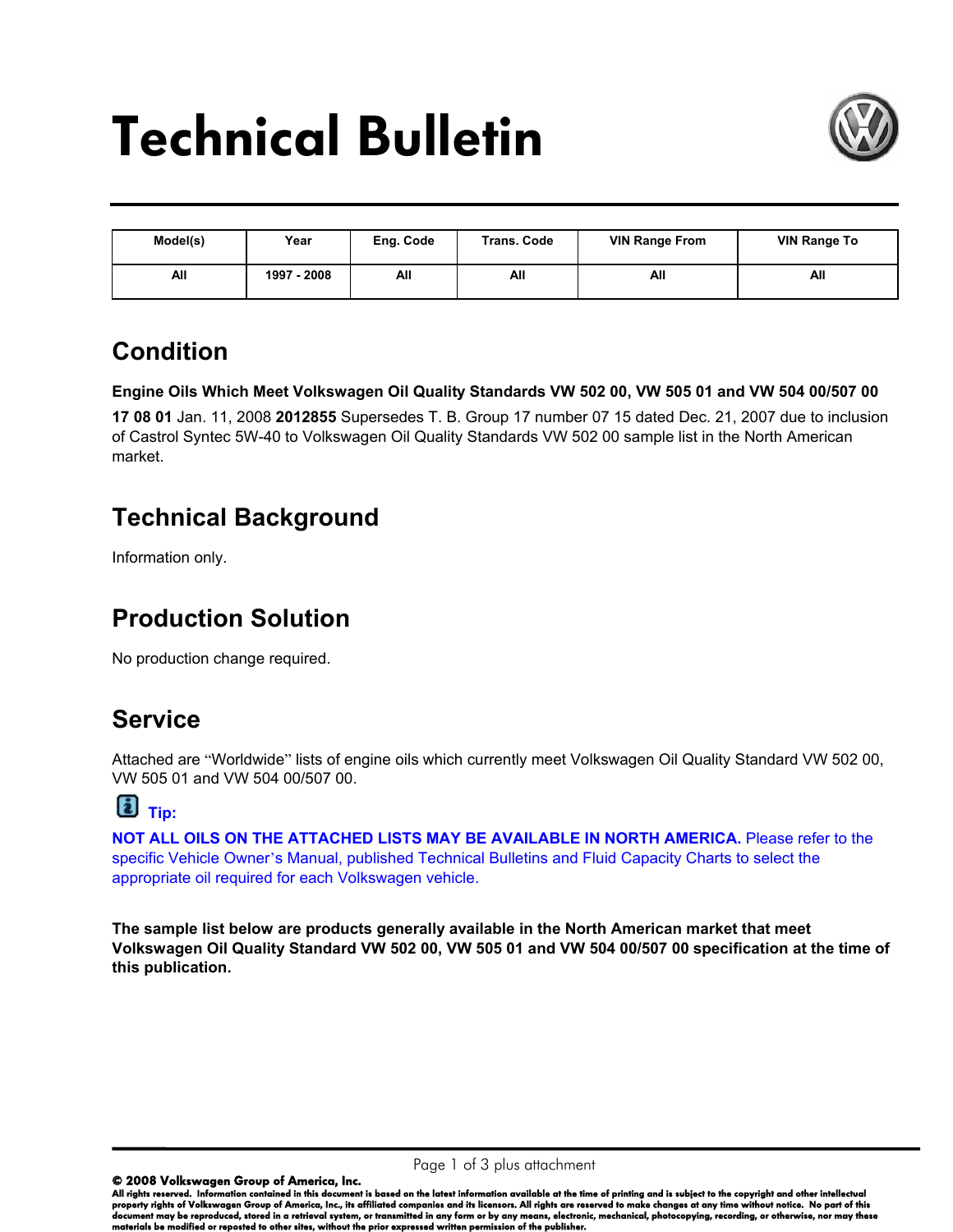# Technical Bulletin



| VW 502 00                 |                                          |                  |  |  |
|---------------------------|------------------------------------------|------------------|--|--|
| Castrol                   | <b>Castrol SLX Professional</b>          | <b>SAE 5W-30</b> |  |  |
| Castrol                   | Syntec                                   | <b>SAE 5W-40</b> |  |  |
| Pennzoil                  | Pennzoil Platinum European Formula Ultra | <b>SAE 5W-30</b> |  |  |
| <b>Quaker State</b>       | Q European Engine Ultra                  | <b>SAE 5W-30</b> |  |  |
| Total                     | <b>Total Quartz Ineo MC3</b>             | <b>SAE 5W-30</b> |  |  |
| Kendall Motor Oil         | Kendall GT - 1 Full Synthetic Motor Oil  | <b>SAE 5W-40</b> |  |  |
| Mobil                     | Mobil 1                                  | <b>SAE 0W-40</b> |  |  |
| Motul                     | Motul 8100 X-cess                        | <b>SAE 5W-40</b> |  |  |
| Pentosin                  | Pento High Performance                   | <b>SAE 5W-40</b> |  |  |
| Elf                       | <b>Excellium NF</b>                      | <b>SAE 5W-40</b> |  |  |
| Total                     | <b>Total Quartz Ineo MC3</b>             | <b>SAE 5W-30</b> |  |  |
| Seventy-Six<br>Lubricants | 76 Pure Synthetic Motor Oil              | <b>SAE 5W-40</b> |  |  |
|                           | VW 505 01                                |                  |  |  |
| Elf                       | <b>Elf Solaris LSX</b>                   | <b>SAE 5W-30</b> |  |  |
| Castrol                   | Castrol SLX Professional VW 505 01       | <b>SAE 5W-40</b> |  |  |
| Castrol                   | Castrol SLX 505 01                       | <b>SAE 5W-40</b> |  |  |
| Castrol                   | Castrol SLX Professional OE              | <b>SAE 5W-30</b> |  |  |
| Motul                     | Motul Specific 505 01 502 00 505 01      | <b>SAE 5W-40</b> |  |  |
| Total                     | <b>Total Quartz Ineo MC3</b>             | <b>SAE 5W-30</b> |  |  |
|                           | VW 504 00 / 507 00                       |                  |  |  |
| Elf                       | Elf Solaris LLX                          | <b>SAE 5W-30</b> |  |  |
| Motul                     | MOTUL Specific 504 00 507 00             | <b>SAE 5W-30</b> |  |  |
| Castrol                   | Castrol SLX Professional LL03            | <b>SAE 5W-30</b> |  |  |
| Total                     | Total Quartz Ineo 504-507                | <b>SAE 5W-30</b> |  |  |

Page 2 of 3 plus attachment

© 2008 Volkswagen Group of America, Inc.<br>All rights reserved. Information contained in this document is based on the latest information available at the time of printing and is subject to the copyright and other intellectu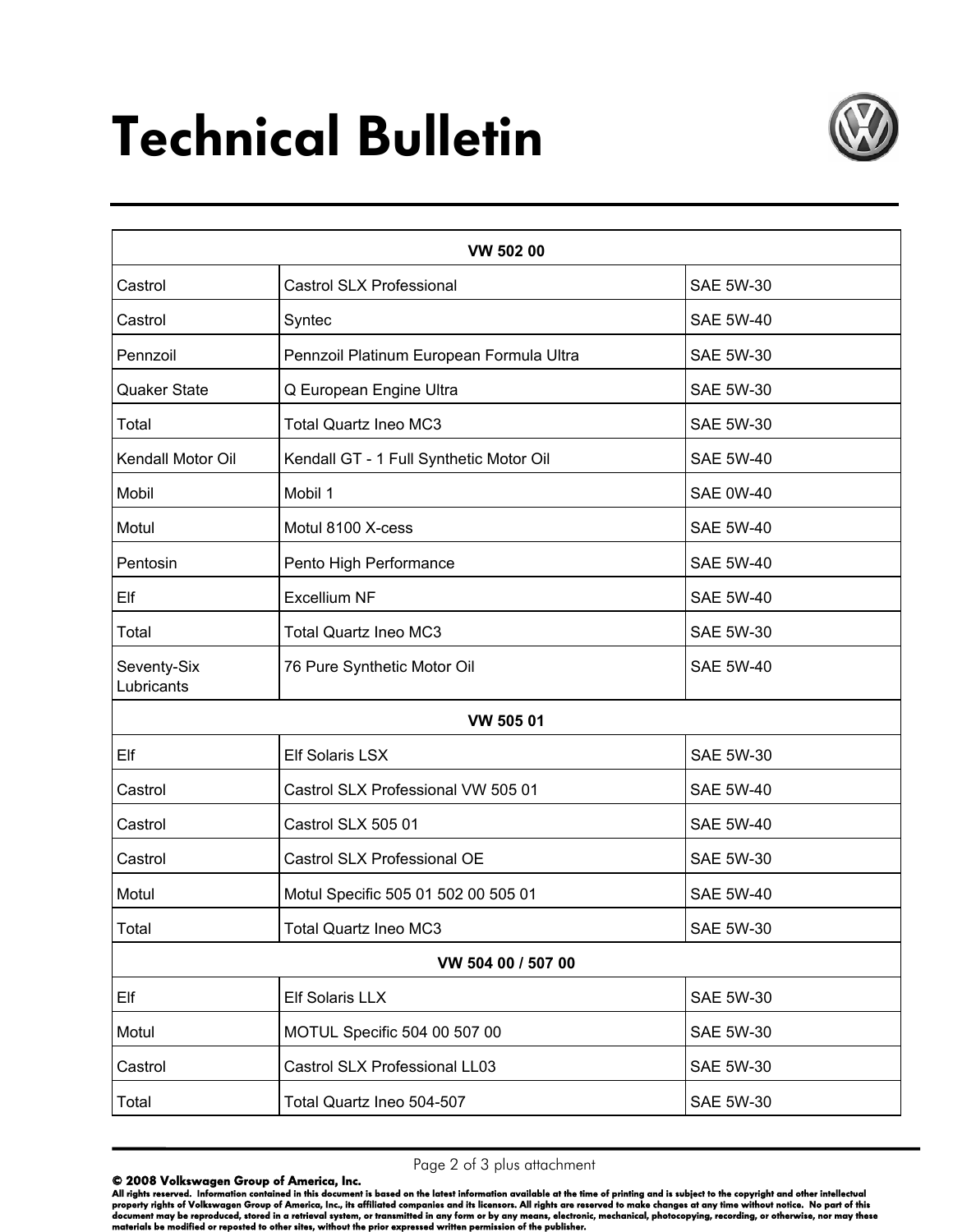# Technical Bulletin



The attached lists are also posted on  $\rightarrow$  www.vw.com and  $\rightarrow$  www.vw.ca.

### **Warranty**

Information only.

#### **Required Parts and Tools**

No Special Parts required. No Special Tools required.

### **Additional Information**

**All part and service references provided in this Technical Bulletin are subject to change and/or removal. Always check with your Parts Dept. and Repair Manuals for the latest information.**

© 2008 Volkswagen Group of America, Inc.

All rights reserved. Information contained in this document is based on the latest information available at the time of printing and is subject to the copyright and other intellectual property rights of Volkswagen Group of America, Inc., its affiliated companies and its licensors. All rights are reserved to make changes at any time without notice. No part of this document may be reproduced, stored in a retrieval system, or transmitted in any form or by any means, electronic, mechanical, photocopying, recording, or otherwise, nor may these materials be modified or reposted to other sites, without the prior expressed written permission of the publisher.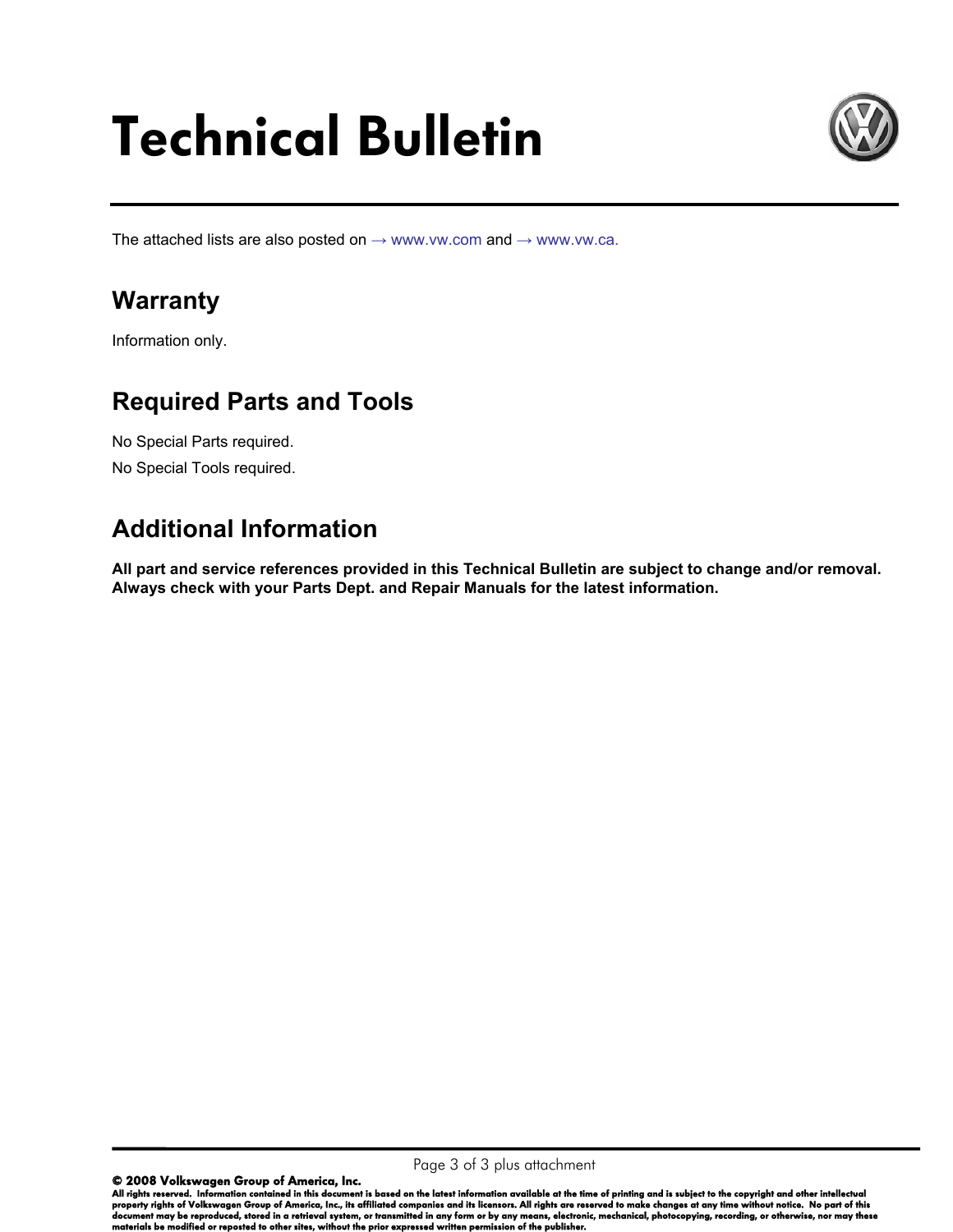

| <b>Manufacturer</b>         | Oil Type                                 | <b>Viscosity</b> |
|-----------------------------|------------------------------------------|------------------|
| <b>Addinol</b>              | <b>Addinol Extra Power MV 0538 LE</b>    | <b>SAE 5W-30</b> |
| <b>Addinol</b>              | <b>Addinol Super light MV0546</b>        | <b>SAE 5W-40</b> |
| <b>Addinol</b>              | <b>High Star</b>                         | <b>SAE 5W-40</b> |
| <b>Addinol</b>              | <b>Addinol Eco Light</b>                 | <b>SAE 5W-40</b> |
| <b>Adnoc</b>                | <b>Adnoc Image</b>                       | <b>SAE 5W-30</b> |
| <b>Adnoc</b>                | <b>Adnoc Image</b>                       | <b>SAE 5W-40</b> |
| Agip                        | <b>Agip Sint Evolution</b>               | <b>SAE 5W-40</b> |
| Agip                        | <b>Agip Sint Turbodiesel</b>             | <b>SAE 5W-40</b> |
| Agip                        | <b>Agip Synthetic PC</b>                 | <b>SAE 5W-40</b> |
| <b>Agip</b>                 | <b>Agip Tecsint SL</b>                   | <b>SAE 5W-40</b> |
| Agip                        | <b>Agip Extra HTS</b>                    | <b>SAE 5W-40</b> |
| <b>AnYe Lubricating Oil</b> | AnYe 1                                   | <b>SAE 5W-40</b> |
| Aral                        | <b>Aral SuperTronic Diesel</b>           | <b>SAE 0W-40</b> |
| Avia                        | <b>Avia Synth</b>                        | <b>SAE 5W-40</b> |
| <b>Beijing Tongyi</b>       |                                          |                  |
| Petroleum                   | Xin Gai Nian                             | <b>SAE 5W-40</b> |
| <b>BP</b>                   | BP Visco 5000                            | <b>SAE 5W-40</b> |
| <b>BP</b>                   | BP Visco 7000 Sport                      | <b>SAE 5W-40</b> |
| <b>BP</b>                   | BP Visco 7000 TD                         | <b>SAE 5W-40</b> |
| <b>BP</b>                   | BP Visco 7000 TD Sport                   | <b>SAE 5W-40</b> |
| <b>BP</b>                   | Meister-Öl Leichtlauf-Motorenöl          | <b>SAE 5W-40</b> |
| <b>BP</b>                   | Meister-Öl Leichtlauf-Motorenöl          | <b>SAE 5W-40</b> |
| <b>BP</b>                   | <b>BP Professional EURO Plus</b>         | <b>SAE 5W-40</b> |
| <b>BP</b>                   | <b>BP EuroSpirit</b>                     | <b>SAE 5W-40</b> |
| <b>Bucher AG</b>            | <b>MOTOREX Select SP-X SAE 5W/30</b>     | <b>SAE 5W-30</b> |
| <b>Bucher AG</b>            | <b>MOTOREX PROFILE V-XL SAE 5W/40</b>    | <b>SAE 5W-40</b> |
| <b>Carl Bechem</b>          | <b>Hessol ADT Plus</b>                   | <b>SAE 5W-40</b> |
| <b>Carl Bechem</b>          | <b>Staroil Synergie Alpha</b>            | <b>SAE 5W-40</b> |
| <b>Castrol</b>              | <b>Adamol Multitop PDI</b>               | <b>SAE 5W-40</b> |
| <b>Castrol</b>              | <b>Castrol 505 01</b>                    | <b>SAE 5W-40</b> |
| <b>Castrol</b>              | <b>Castrol Edge Turbo Diesel</b>         | <b>SAE 5W-40</b> |
| Castrol                     | <b>Castrol Formula RS Road and Track</b> | <b>SAE 5W-40</b> |
| <b>Castrol</b>              | Castrol GTD 505 01 Top Up                | <b>SAE 5W-40</b> |
| Castrol                     | <b>Castrol GTD Direct Injection</b>      | <b>SAE 5W-40</b> |
| Castrol                     | <b>Castrol GTX 5</b>                     | <b>SAE 5W-40</b> |
| Castrol                     | <b>Castrol GTX 7 Dynatec Neu</b>         | <b>SAE 5W-40</b> |
| Castrol                     | Castrol TXT 505 01                       | <b>SAE 5W-40</b> |
| Castrol                     | <b>Castrol TXT Softec Plus SL</b>        | <b>SAE 5W-30</b> |
| <b>Castrol</b>              | <b>Castrol GTD Magnatec 5W-40</b>        | <b>SAE 5W-30</b> |
| Castrol                     | <b>Castrol GTX Magnatec 5W-40</b>        | <b>SAE 5W-30</b> |
| <b>Castrol</b>              | <b>Castrol GTX 9 Magnatec</b>            | <b>SAE 5W-30</b> |
| <b>Castrol</b>              | <b>Castrol GTX Magnatec 5W-30</b>        | <b>SAE 5W-30</b> |
| <b>Castrol</b>              | <b>Castrol GTD Magnatec 5W-40</b>        | <b>SAE 5W-30</b> |
| <b>Castrol</b>              | <b>Castrol GTX Magnatec 5W-40</b>        | <b>SAE 5W-30</b> |

Page 1 of 7 12/19/07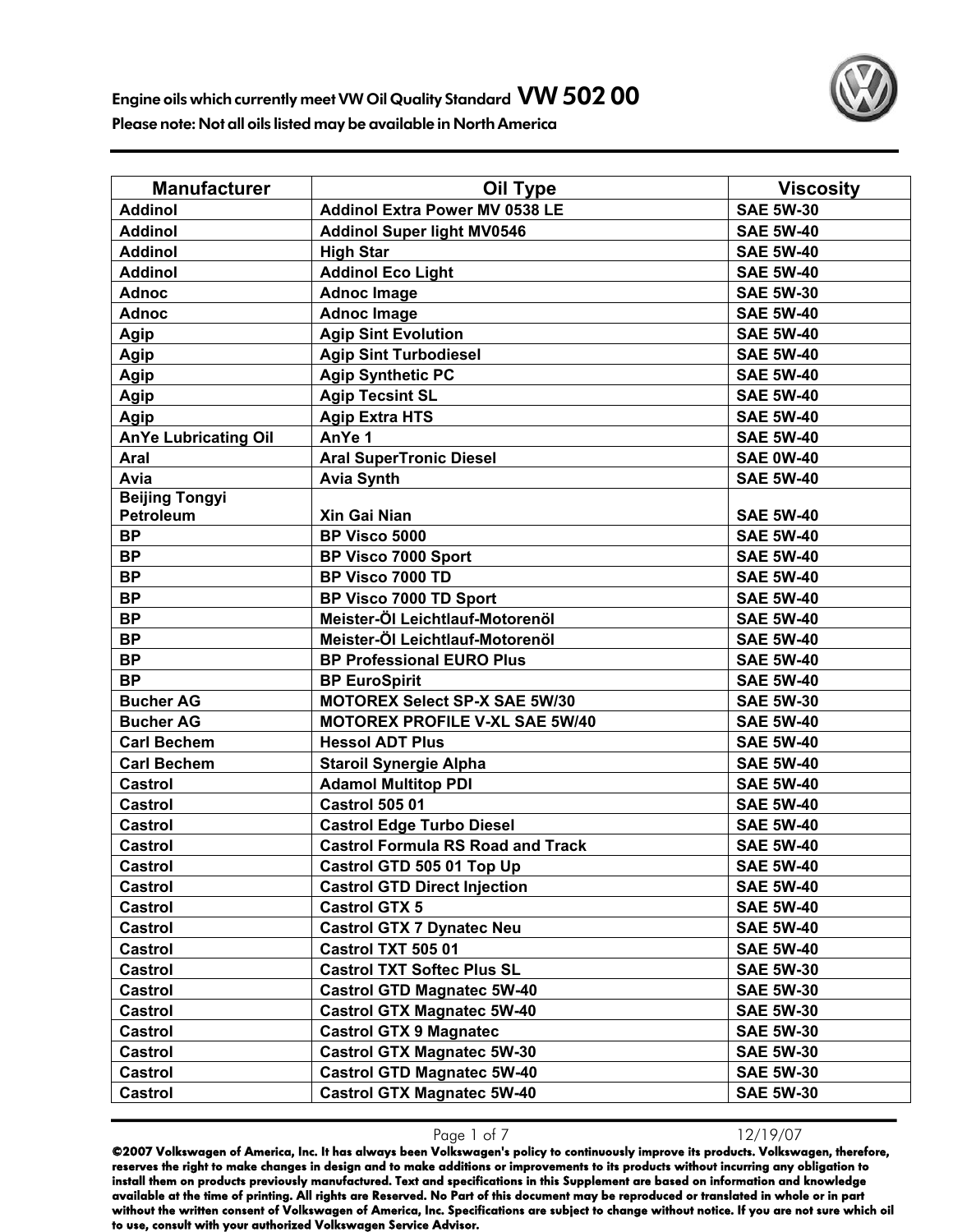

| Castrol                | <b>Castrol GTX Magnatec 5W-30</b>       | <b>SAE 5W-30</b> |
|------------------------|-----------------------------------------|------------------|
| <b>Castrol</b>         | <b>Castrol SLX Professional</b>         | <b>SAE 5W-30</b> |
| Castrol                | <b>Castrol Magnatec Professional C3</b> | <b>SAE 5W-40</b> |
| <b>Castrol</b>         | <b>Castrol Edge</b>                     | <b>SAE 5W-40</b> |
| <b>Castrol</b>         | <b>Castrol Magnatec Professional C3</b> | <b>SAE 5W-30</b> |
| <b>Castrol</b>         | <b>Castrol Magnatec Diesel B4</b>       | <b>SAE 5W-40</b> |
| <b>Castrol</b>         | <b>Castrol Edge</b>                     | <b>SAE 5W-40</b> |
| <b>Castrol</b>         | <b>Castrol SLX Professional Diesel</b>  | <b>SAE 5W-30</b> |
| <b>Castrol</b>         | <b>Castrol Magnatec C3</b>              | <b>SAE 5W-40</b> |
| <b>Castrol</b>         | <b>Castrol Magnatec C3</b>              | <b>SAE 5W-30</b> |
| <b>Castrol</b>         | <b>Castrol Magnatec Professional C3</b> | <b>SAE 5W-40</b> |
| Castrol                | <b>Castrol Magnatec Professional C3</b> | <b>SAE 5W-30</b> |
| Castrol                | <b>Castrol SLX Professional</b>         | <b>SAE 5W-40</b> |
| Castrol                | <b>Castrol Magnatec Professional C3</b> | <b>SAE 5W-30</b> |
| <b>Castrol</b>         | <b>Castrol GTX Magnatec</b>             | <b>SAE 5W-30</b> |
| <b>Castrol</b>         | <b>Castrol GTX Magnatec C3</b>          | <b>SAE 5W-30</b> |
| <b>Castrol</b>         | <b>Castrol Magnatec C3</b>              | <b>SAE 5W-30</b> |
| <b>Castrol</b>         | <b>Castrol Magnatec Professional C3</b> | <b>SAE 5W-30</b> |
| <b>Castrol</b>         | <b>Castrol SLX Professional OE</b>      | <b>SAE 5W-30</b> |
| <b>Castrol</b>         | <b>Castrol Magnatec Professional</b>    | <b>SAE 5W-40</b> |
| <b>Castrol</b>         | <b>Castro Edge</b>                      | <b>SAE 5W-40</b> |
| Castrol                | <b>Castrol GTX 7 Dynatec</b>            | <b>SAE 5W-40</b> |
| <b>Castrol</b>         | <b>Castrol Syntec</b>                   | <b>SAE 5W-40</b> |
| Castrol                | <b>Castrol Edge Formula RS</b>          | <b>SAE 0W-40</b> |
| <b>Castrol</b>         | <b>Castrol Magnatec A3/B4</b>           | <b>SAE 5W-40</b> |
| Cepsa                  | <b>Cepsa Star Mega Synthetic</b>        | <b>SAE 5W-40</b> |
| Cepsa                  | <b>Cepsa Star TDI Synt</b>              | <b>SAE 5W-40</b> |
| Chevron                | <b>Havoline Ultra S</b>                 | <b>SAE 5W-40</b> |
| <b>Chevron</b>         | <b>Havoline Ultra S</b>                 | <b>SAE 5W-30</b> |
| <b>Cyclon Hellas</b>   | <b>Cyclon F1 Racing</b>                 | <b>SAE 5W-40</b> |
| De Oliebron            | <b>TOR Specialsynth</b>                 | <b>SAE 5W-40</b> |
| <b>Dongying Xinyi</b>  | Xin Yi 1                                | <b>SAE 5W-40</b> |
| <b>Duckhams</b>        | <b>Duckhams QS</b>                      | <b>SAE 5W-40</b> |
| <b>Duckhams</b>        | <b>Duckhams QS Premium MO</b>           | <b>SAE 5W-40</b> |
| Elf                    | <b>Elf Excellium DID</b>                | <b>SAE 5W-40</b> |
| Elf                    | <b>Elf Excellium NF</b>                 | <b>SAE 5W-40</b> |
| <b>Engen Petroleum</b> | <b>Engen Xtreme</b>                     | <b>SAE 5W-40</b> |
| <b>Enoc</b>            | <b>Protec X-treme</b>                   | <b>SAE 5W-40</b> |
| <b>Esso</b>            | <b>Esso Ultron</b>                      | <b>SAE 5W-40</b> |
| <b>Esso</b>            | <b>Esso Ultron SL</b>                   | <b>SAE 5W-40</b> |
| <b>Esso</b>            | <b>Esso Ultron Turbo Diesel</b>         | <b>SAE 5W-40</b> |
| <b>Esso</b>            | <b>Motor Oil Plus</b>                   | <b>SAE 5W-40</b> |
| Esso                   | <b>Esso Ultron</b>                      | <b>SAE 5W-40</b> |
| <b>Esso</b>            | <b>Megatron</b>                         | <b>SAE 5W-40</b> |
| <b>Esso</b>            | <b>Tecar Supersyn</b>                   | <b>SAE 5W-40</b> |

Page 2 of 7 12/19/07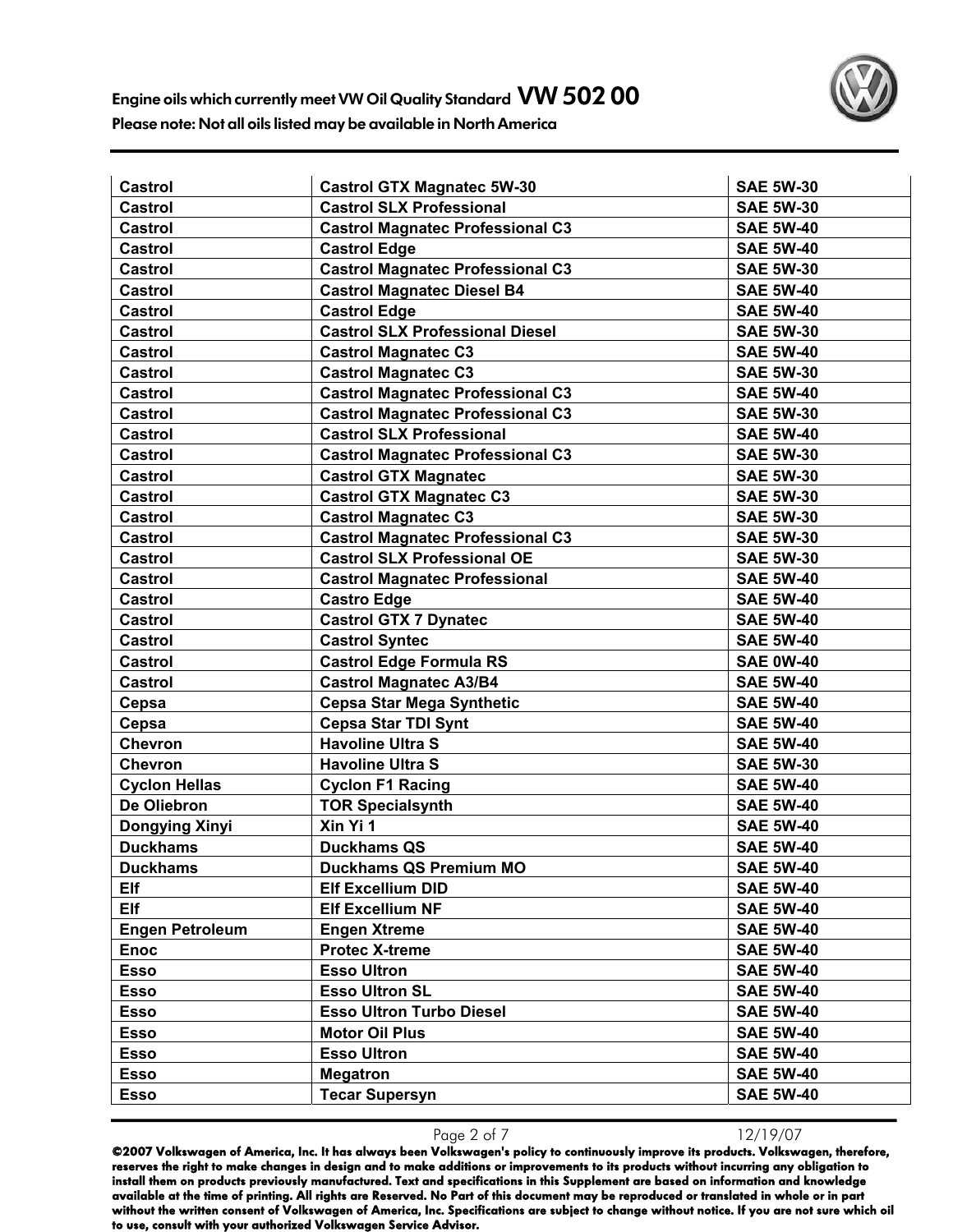| <b>Esso</b>                  | <b>Tecar Leichtlaufmotorenoel</b>            | <b>SAE 5W-40</b> |
|------------------------------|----------------------------------------------|------------------|
| <b>Esso</b>                  | <b>Esso Ultron Turbo Diesel</b>              | <b>SAE 5W-40</b> |
| Eurol                        | Eurol Super Lite 5W-40 SL/CF                 | <b>SAE 5W-40</b> |
| Eurol                        | <b>Eurol Turbo DI</b>                        | <b>SAE 5W-40</b> |
| <b>FL Selenia</b>            | <b>Selenia Diesel Common Rail Generation</b> | <b>SAE 5W-40</b> |
| <b>FL Selenia</b>            | Selenia Benzina Multi Valves Generation      | <b>SAE 5W-40</b> |
| <b>FL Selenia</b>            | <b>Aktual Fully Synth</b>                    | <b>SAE 5W-40</b> |
| <b>FL Selenia</b>            | Selenia K                                    | <b>SAE 5W-40</b> |
| <b>FL Selenia</b>            | <b>Selenia WR</b>                            | <b>SAE 5W-40</b> |
| <b>Fuchs</b>                 | <b>Fuchs TITAN Supersyn</b>                  | <b>SAE 5W-30</b> |
| <b>Fuchs</b>                 | <b>Fuchs TITAN Supersyn</b>                  | <b>SAE 5W-40</b> |
| <b>Fuchs</b>                 | <b>TITAN Formel MC</b>                       | <b>SAE 5W-40</b> |
| <b>Fuchs</b>                 | <b>TITAN Supersyn LONGLIFE</b>               | <b>SAE 5W-30</b> |
| Galp energia                 | <b>Galp Energy Plus</b>                      | <b>SAE 5W-40</b> |
| Galp energia                 | <b>Galp Energy SP</b>                        | <b>SAE 5W-40</b> |
| Galp energia                 | <b>Galp Energy Ultra LS</b>                  | <b>SAE 5W-40</b> |
| Galp energia                 | <b>Galp Formula 1 Plus</b>                   | <b>SAE 5W-40</b> |
| Galp energia                 | Galp Formula 505                             | <b>SAE 5W-40</b> |
| Galp energia                 | <b>Galp Formula TD Plus</b>                  | <b>SAE 5W-40</b> |
| Galp energia                 | <b>Galp Formula XLD</b>                      | <b>SAE 5W-40</b> |
| <b>Ginouves</b>              | <b>York 848</b>                              | <b>SAE 5W-40</b> |
| Gulf                         | <b>Gulf Formula GX</b>                       | <b>SAE 5W-30</b> |
| <b>Gulf Oil</b>              | <b>Gulf Formula G</b>                        | <b>SAE 5W-30</b> |
| <b>Gulf Oil</b>              | <b>Gulf Formula G</b>                        | <b>SAE 5W-40</b> |
| <b>Hunold</b>                | <b>Eurolub Cleantec</b>                      | <b>SAE 5W-30</b> |
| Igol                         | Igol Symbol Ceramic                          | <b>SAE 5W-40</b> |
| Igol                         | <b>Process Compact M</b>                     | <b>SAE 5W-30</b> |
| <b>INA</b>                   | <b>INA Futura MB</b>                         | <b>SAE 5W-30</b> |
| Iranol                       | <b>Iranol 30,000</b>                         | <b>SAE 5W-40</b> |
| <b>Kendall Motor Oil</b>     | Kendall GT-1 Full Synthetic Motor Oil        | <b>SAE 5W-40</b> |
| Kuttenkeuler                 | <b>Motorenöl S-Tronic</b>                    | <b>SAE 5W-40</b> |
| <b>Kuwait Petroleum</b>      | Q8 Formula Excel                             | <b>SAE 5W-40</b> |
| <b>Liqui Moly</b>            | Liqui Moly TopTec 4100                       | <b>SAE 5W-40</b> |
| <b>Liqui Moly</b>            | Liqui Moly Pro-Engine M 300                  | <b>SAE 5W-30</b> |
| Liqui Moly                   | <b>Liqui Moly Leichtlauf Special LL</b>      | <b>SAE 5W-30</b> |
| <b>Longpan Petrochemical</b> | <b>Sonic 9000</b>                            | <b>SAE 5W-40</b> |
| Lotos                        | <b>Lotos Economic</b>                        | <b>SAE 5W-30</b> |
| Lotos                        | <b>Lotos Syntetic SL/SJ/CF/CD</b>            | <b>SAE 5W-40</b> |
| Lotos                        | <b>Lotos Traffic</b>                         | <b>SAE 5W-40</b> |
| Lotos                        | <b>Lotos Traffic Turbodiesel CF</b>          | <b>SAE 5W-40</b> |
| Lotos                        | <b>Lotos Economic SL/CF</b>                  | <b>SAE 5W-30</b> |
| Lotos                        | <b>Lotos Traffic Thermal Control SL/CF</b>   | <b>SAE 5W-40</b> |
| Lotos                        | Lotos Traffic Diesel 505.01                  | <b>SAE 5W-40</b> |
| Lukoil                       | <b>Lukoil-Synthetic</b>                      | <b>SAE 5W-40</b> |
| <b>Meguin</b>                | <b>Motorenoel Low Emission</b>               | <b>SAE 5W-40</b> |

Page 3 of 7 12/19/07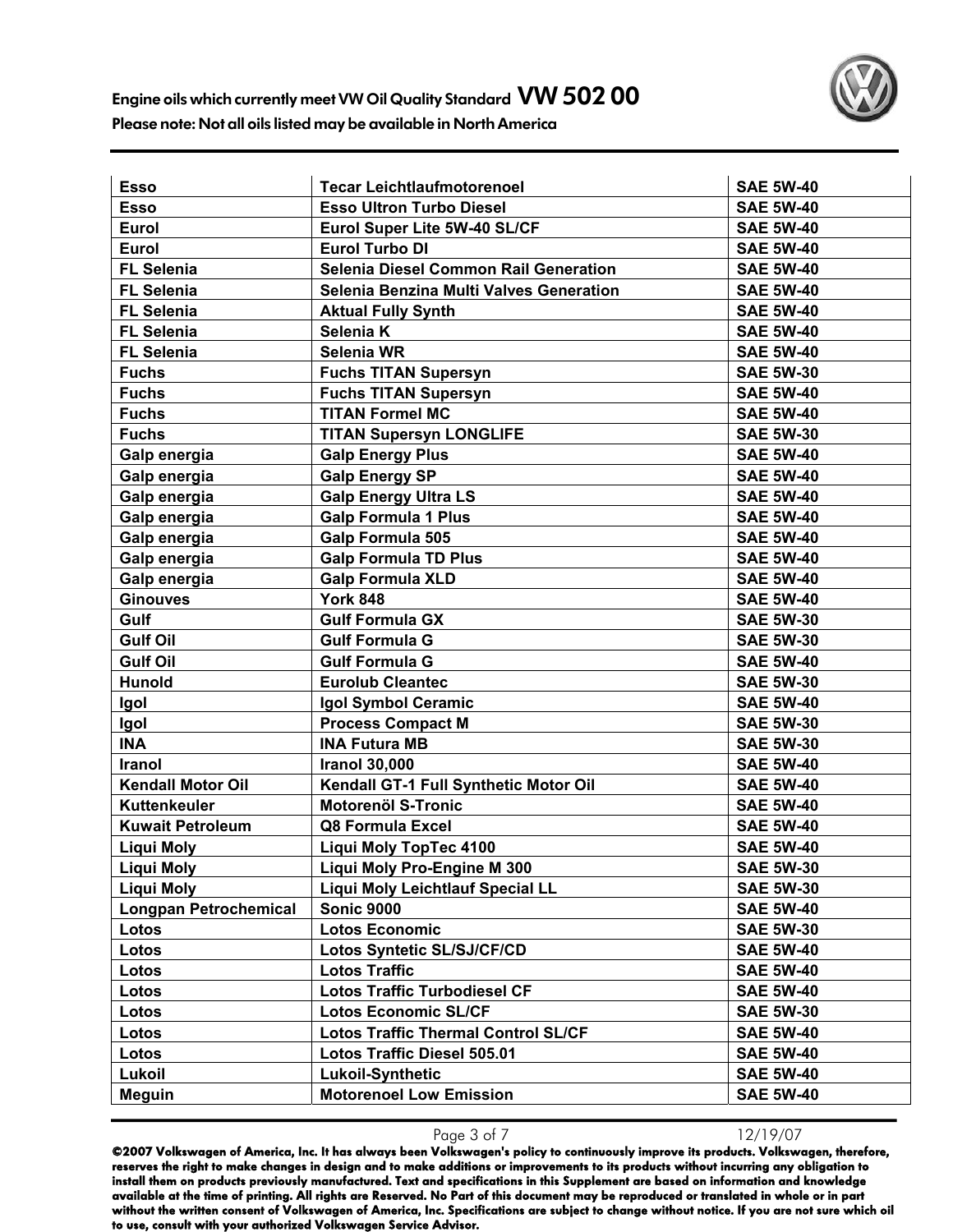

| <b>Meguin</b>    | <b>Motorenoel Ultra Performance Longlife</b>       | <b>SAE 5W-40</b> |
|------------------|----------------------------------------------------|------------------|
| <b>Meguin</b>    | <b>Olympia Pro-Tech Fully Synthetic Engine Oil</b> | <b>SAE 5W-40</b> |
| <b>Meguin</b>    | megol Motorenoil Quality                           | <b>SAE 5W-30</b> |
| <b>Meguin</b>    | megol Motorenoel Ultra Performance Longlife        | <b>SAE 5W-40</b> |
| <b>Mobil</b>     | <b>Mobil Special X</b>                             | <b>SAE 5W-40</b> |
| <b>Mobil</b>     | <b>Mobil Syst S</b>                                | <b>SAE 5W-40</b> |
| <b>Mobil</b>     | <b>Mobil Syst S ESP</b>                            | <b>SAE 5W-30</b> |
| <b>Mobil</b>     | <b>Mobil Synt S</b>                                | <b>SAE 5W-40</b> |
| <b>Mobil</b>     | <b>Mobil 1</b>                                     | <b>SAE 5W-40</b> |
| <b>Mobil</b>     | <b>Mobil Synt S</b>                                | <b>SAE 5W-40</b> |
| <b>Mobil</b>     | <b>Mobil 1</b>                                     | <b>SAE 5W-40</b> |
| <b>Mobil</b>     | Mobil 1                                            | <b>SAE 0W-40</b> |
| <b>Mobil</b>     | <b>Mobil 1</b>                                     | <b>SAE 0W-40</b> |
| <b>Mobil</b>     | <b>Mobil 1</b>                                     | <b>SAE 5W-40</b> |
| <b>Mobil</b>     | <b>Mobil 1 Turbo Diesel</b>                        | <b>SAE 0W-40</b> |
| <b>Mobil</b>     | <b>Mobil 1 Turbo Diesel</b>                        | <b>SAE 5W-40</b> |
| <b>Mobil</b>     | <b>Mobil 1 Arctic</b>                              | <b>SAE 0W-40</b> |
| <b>Mobil</b>     | <b>Mobil Synt S Turbo Diesel</b>                   | <b>SAE 5W-40</b> |
| <b>Mobil</b>     | <b>Mobil 1 Turbo Diesel</b>                        | <b>SAE 0W-40</b> |
| <b>Mobil</b>     | <b>Mobil 1 Turbo Diesel</b>                        | <b>SAE 0W-40</b> |
| <b>Mobil</b>     | <b>Mobil 1 Turbo Diesel</b>                        | <b>SAE 5W-40</b> |
| <b>Mobil</b>     | <b>Mobil 1 Turbo Diesel</b>                        | <b>SAE 5W-40</b> |
| <b>Mobil</b>     | <b>Mobil 1</b>                                     | <b>SAE 5W-40</b> |
| <b>Mobil</b>     | <b>Mobil 1 Turbo Diesel</b>                        | <b>SAE 5W-40</b> |
| <b>Mobil</b>     | <b>Tecar 50501</b>                                 | <b>SAE 5W-30</b> |
| <b>Mobil</b>     | <b>Mobil Syst S</b>                                | <b>SAE 5W-40</b> |
| <b>Mobil</b>     | <b>Mobil Special X</b>                             | <b>SAE 5W-40</b> |
| <b>Mobil</b>     | <b>Mobil 1 Formula C</b>                           | <b>SAE 0W-40</b> |
| <b>MOL</b>       | <b>MOL Dynamic Gold</b>                            | <b>SAE 5W-30</b> |
| <b>Motul</b>     | Motul 8100 X-cess                                  | <b>SAE 5W-40</b> |
| <b>Motul</b>     | <b>Motul H-Tech Multi Standard</b>                 | <b>SAE 5W-40</b> |
| <b>Motul</b>     | Motul Specific 505 01                              | <b>SAE 5W-40</b> |
| <b>Motul</b>     | <b>Motul Synergie</b>                              | <b>SAE 5W-40</b> |
| <b>Motul</b>     | Motul 8100 X-clean                                 | <b>SAE 5W-40</b> |
| <b>Motul</b>     | Motul 8100 X-max                                   | <b>SAE 5W-30</b> |
| <b>MRD</b>       | <b>Motor Gold Supertec</b>                         | <b>SAE 5W-40</b> |
| <b>MRD</b>       | <b>Motor Gold Supertec</b>                         | <b>SAE 5W-40</b> |
| <b>Neste Oil</b> | <b>Neste City Pro</b>                              | <b>SAE 5W-40</b> |
| <b>Nocc</b>      | Valar Gema XLL 053                                 | <b>SAE 5W-30</b> |
| Northland        | <b>Synergy Synthetic EuroSyn</b>                   | <b>SAE 5W-40</b> |
| <b>Oest</b>      | <b>Oest ETA Synthetik</b>                          | <b>SAE 5W-40</b> |
| Ölwerke Julius   |                                                    |                  |
| <b>Schindler</b> | <b>Econo Veritas XL-HC</b>                         | <b>SAE 5W-40</b> |
| Ölwerke Julius   |                                                    |                  |
| <b>Schindler</b> | <b>OJS Econo-Veritas XL-HC</b>                     | <b>SAE 5W-40</b> |
| Ölwerke Julius   | <b>OJS Engine Oil</b>                              | <b>SAE 5W-40</b> |

Page 4 of 7 12/19/07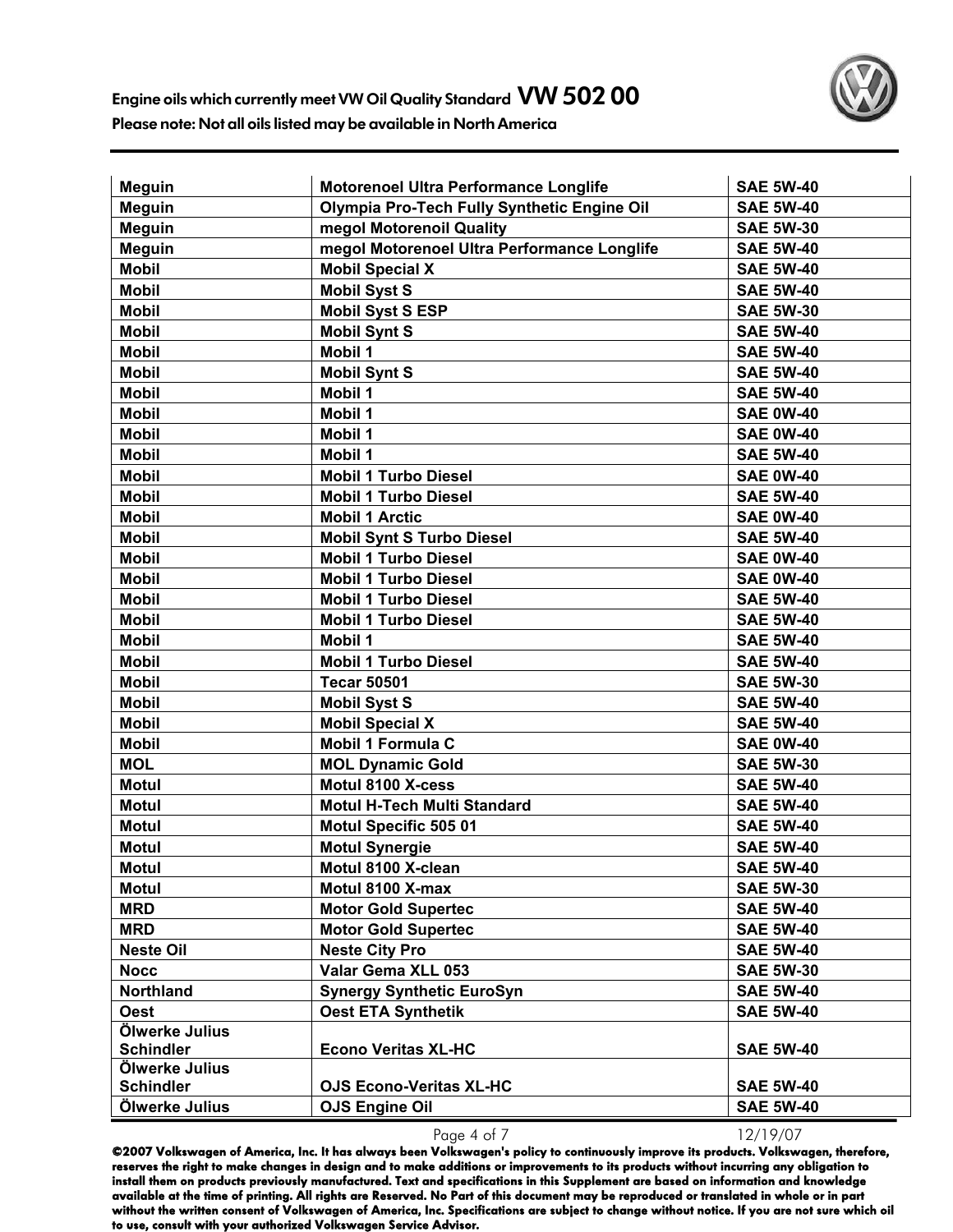

| <b>Schindler</b>                            |                                              |                  |
|---------------------------------------------|----------------------------------------------|------------------|
| <b>OMV</b>                                  | <b>OMV BIXXOL special G</b>                  | <b>SAE 5W-30</b> |
| <b>OMV</b>                                  | OMV syn com                                  | <b>SAE 5W-40</b> |
| <b>OMV</b>                                  | <b>OMV BIXXOL premium</b>                    | <b>SAE 5W-40</b> |
| <b>OMV</b>                                  | <b>OMV BIXXOL premium Diesel</b>             | <b>SAE 5W-40</b> |
| <b>OMV</b>                                  | <b>OMV BIXXOL extra</b>                      | <b>SAE 5W-40</b> |
| Orlen Oil                                   | <b>Plantinum Synthetic SM/SL/CF</b>          | <b>SAE 5W-40</b> |
| <b>Orlen Oil</b>                            | PLATINUM MAXENERGY EURO4                     | <b>SAE 5W-30</b> |
| <b>Orlen Oil</b>                            | <b>Star Synt</b>                             | <b>SAE 5W-40</b> |
| <b>Panolin</b>                              | <b>Panolin Indy SV</b>                       | <b>SAE 5W-40</b> |
| Paramo                                      | <b>Mogul Racing Pro</b>                      | <b>SAE 5W-40</b> |
| <b>Pennzoil</b>                             | Pennzoil Platinum European Formula           | <b>SAE 5W-40</b> |
| <b>Pennzoil</b>                             | Pennzoil Platinum European Formula Ultra     | <b>SAE 5W-30</b> |
| <b>Pennzoil</b>                             | Pennzoil Synthetic European Formula          | <b>SAE 5W-40</b> |
| <b>Pennzoil</b>                             | Pennzoil Synthetic European Formula          | <b>SAE 5W-40</b> |
| <b>Pennzoil</b>                             | Pennzoil Platinum European Ultra Diesel      | <b>SAE 5W-30</b> |
| <b>Pentosin</b>                             | <b>Pento High Performance</b>                | <b>SAE 5W-40</b> |
| <b>Petro China</b>                          | <b>Kunlun HTPC</b>                           | <b>SAE 5W-40</b> |
| <b>Petro China</b>                          | <b>KUNLUN Tianrun</b>                        | <b>SAE 5W-40</b> |
| <b>Petrol Ofisi</b>                         | <b>PO Maxima</b>                             | <b>SAE 5W-40</b> |
| <b>Petrol Ofisi</b>                         | <b>PO Maxima Diesel</b>                      | <b>SAE 5W-40</b> |
| <b>Petronas</b>                             | Petronas Syntium 3000                        | <b>SAE 5W-40</b> |
| <b>Petronas</b>                             | Petronas Syntium 3000 LL                     | <b>SAE 5W-30</b> |
| <b>Poweroil High-Tech-</b>                  |                                              |                  |
| <b>Schmierstoffe</b>                        | High-Tech-Schmierstoffe vollsynth.           | <b>SAE 0W-40</b> |
| <b>Prista Oil</b>                           | <b>Prista Ultra</b>                          | <b>SAE 5W-40</b> |
| Profi-Tech                                  | <b>Profi-Car Synth Tech XT</b>               | <b>SAE 5W-40</b> |
| <b>Quaker State</b>                         | <b>Q European Engine</b>                     | <b>SAE 5W-40</b> |
| <b>Quaker State</b>                         | Q European Engine Ultra                      | <b>SAE 5W-30</b> |
| <b>Quaker State</b>                         | Quaker State Full Synthetic European Formula | <b>SAE 5W-40</b> |
| Quantum                                     | <b>Quantum PD Diesel</b>                     | <b>SAE 5W-40</b> |
| Rafinerija Modrica                          | <b>Galax Racing</b>                          | <b>SAE 5W-40</b> |
| Ravensberger                                |                                              |                  |
| <b>Schmierstoffvertrieb</b><br>Ravensberger | <b>Ravenol VSI</b>                           | <b>SAE 5W-40</b> |
| Schmierstoffvertrieb                        | <b>Ravenol Hydrocrack Synth. HCS</b>         | <b>SAE 5W-40</b> |
| <b>Repsol</b>                               | <b>Repsol Elaion Full Performance SM</b>     | <b>SAE 5W-40</b> |
| <b>Repsol</b>                               | <b>Repsol Elite Cosmos</b>                   | <b>SAE 0W-40</b> |
| <b>Repsol</b>                               | <b>Repsol Elite Evolution</b>                | <b>SAE 5W-40</b> |
| <b>Repsol</b>                               | <b>Repsol Elite Competicion</b>              | <b>SAE 5W-40</b> |
| <b>Repsol</b>                               | <b>Repsol Elite Competicion</b>              | <b>SAE 5W-40</b> |
| <b>Repsol</b>                               | <b>Repsol Elite Competicion</b>              | <b>SAE 5W-40</b> |
| <b>Rothen Oil</b>                           | <b>Rothen Extrasynth</b>                     | <b>SAE 5W-30</b> |
| Rowe                                        | <b>Rowe Synt PD</b>                          | <b>SAE 5W-40</b> |
| <b>SCT</b>                                  | <b>Mannol Extreme</b>                        | <b>SAE 5W-40</b> |
| <b>Seventy-Six Lubricants</b>               | 76 Pure Synthetic Motor Oil                  | <b>SAE 5W-40</b> |
|                                             |                                              |                  |

Page 5 of 7 12/19/07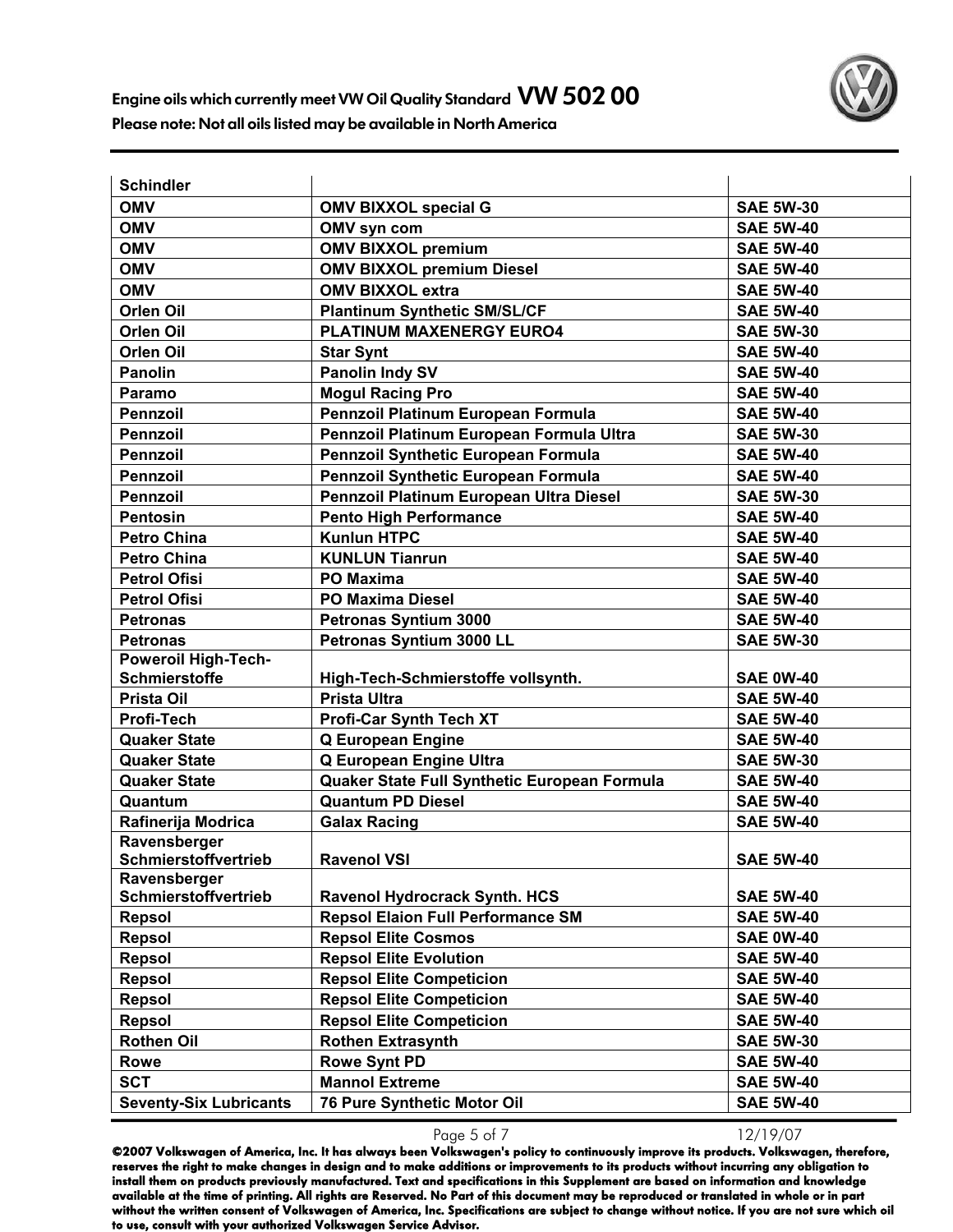

| Shanghai Tempo                             | <b>Tempo 8000-1A</b>                 | <b>SAE 5W-40</b> |
|--------------------------------------------|--------------------------------------|------------------|
| <b>Shell</b>                               | <b>Formula Shell Ultra AB</b>        | <b>SAE 5W-30</b> |
| <b>Shell</b>                               | <b>Shell Helix Diesel Plus</b>       | <b>SAE 5W-30</b> |
| <b>Shell</b>                               | <b>Shell Helix Diesel Plus</b>       | <b>SAE 5W-40</b> |
| <b>Shell</b>                               | <b>Shell Helix Plus S</b>            | <b>SAE 5W-30</b> |
| <b>Shell</b>                               | <b>Shell Helix Plus S</b>            | <b>SAE 5W-40</b> |
| <b>Shell</b>                               | <b>Shell Helix Premium</b>           | <b>SAE 5W-40</b> |
| <b>Shell</b>                               | <b>Shell Helix Diesel Plus VA</b>    | <b>SAE 5W-40</b> |
| <b>Shell</b>                               | <b>Q Diesel Plus</b>                 | <b>SAE 5W-40</b> |
| <b>Shell</b>                               | <b>Shell Helix Ultra</b>             | <b>SAE 5W-30</b> |
| <b>Shell</b>                               | <b>Shell Helix DieselUltra</b>       | <b>SAE 5W-30</b> |
| <b>Shell</b>                               | <b>Shell Helix Ultra</b>             | <b>SAE 0W-40</b> |
| <b>Shell</b>                               | <b>Shell Helix Diesel Ultra</b>      | <b>SAE 5W-40</b> |
| <b>Shell</b>                               | <b>Shell Helix Diesel Ultra</b>      | <b>SAE 0W-40</b> |
| <b>Shell</b>                               | <b>Shell Helix Ultec</b>             | <b>SAE 0W-40</b> |
| <b>Shell</b>                               | <b>Shell Helix Ultra</b>             | <b>SAE 5W-30</b> |
| <b>Shell</b>                               | <b>Shell Helix Ultra</b>             | <b>SAE 5W-40</b> |
| <b>Shell</b>                               | <b>Shell Helix Diesel Ultra</b>      | <b>SAE 5W-30</b> |
| <b>Shell</b>                               | <b>PKW Motorenöl</b>                 | <b>SAE 5W-40</b> |
| <b>Shell</b>                               | <b>Shell Helix Plus</b>              | <b>SAE 5W-30</b> |
| <b>Shell</b>                               | <b>Shell Helix Plus</b>              | <b>SAE 5W-40</b> |
| <b>Shell</b>                               | Vapsoil 502 00                       | <b>SAE 5W-40</b> |
| <b>Shell</b>                               | <b>Shell Helix Plus S</b>            | <b>SAE 5W-40</b> |
| <b>Shell</b>                               | <b>Shell Helix Diesel Ultra</b>      | <b>SAE 5W-30</b> |
| <b>Shell</b>                               | <b>Shell Helix Ultra AM</b>          | <b>SAE 5W-30</b> |
| <b>Shell</b>                               | <b>Shell Helix Diesel Ultra</b>      | <b>SAE 5W-40</b> |
| <b>Shell</b>                               | <b>Shell Helix Ultra AM</b>          | <b>SAE 5W-40</b> |
| <b>Shell</b>                               | Vapsoil 503 01                       | <b>SAE 5W-30</b> |
| <b>Shell</b>                               | <b>Shell Helix Diesel Ultra VA</b>   | <b>SAE 5W-30</b> |
| <b>Shell</b>                               | <b>Shell Helix Ultra AX</b>          | <b>SAE 5W-30</b> |
| <b>Shell</b>                               | Q European Engine Ultra Diesel       | <b>SAE 5W-30</b> |
| <b>Shell</b>                               | <b>Shell Helix Plus SM</b>           | <b>SAE 5W-40</b> |
| <b>Shell</b>                               | <b>Shell Helix Plus SM</b>           | <b>SAE 5W-30</b> |
| <b>Sinopec</b>                             | <b>Polar Star</b>                    | <b>SAE 5W-40</b> |
| <b>Sinopec</b>                             | <b>Polar Star II</b>                 | <b>SAE 5W-40</b> |
| <b>Slovnaft</b>                            | <b>Madit Ultra</b>                   | <b>SAE 5W-30</b> |
| <b>S-Oil Corporation</b>                   | <b>SSU EURO XT</b>                   | <b>SAE 5W-40</b> |
| <b>S-Oil Corporation</b>                   | <b>SSU EURO XT</b>                   | <b>SAE 5W-30</b> |
| Sonol                                      | Sonol Synt 502.00                    | <b>SAE 5W-40</b> |
| <b>SRS Schmierstoff</b>                    |                                      |                  |
| <b>Vertrieb</b>                            | <b>Wintershall VIVA 1 longlife</b>   | <b>SAE 5W-30</b> |
| <b>SRS Schmierstoff</b>                    |                                      |                  |
| <b>Vertrieb</b>                            | <b>Wintershall Primalub topsynth</b> | <b>SAE 5W-40</b> |
| <b>SRS Schmierstoff</b><br><b>Vertrieb</b> | <b>Wintershall ViVA 1 topsynth</b>   | <b>SAE 5W-40</b> |
| <b>SRS Schmierstoff</b>                    | Wintershall ViVA 1 topsynth alpha LA | <b>SAE 5W-30</b> |
|                                            |                                      |                  |

Page 6 of 7 12/19/07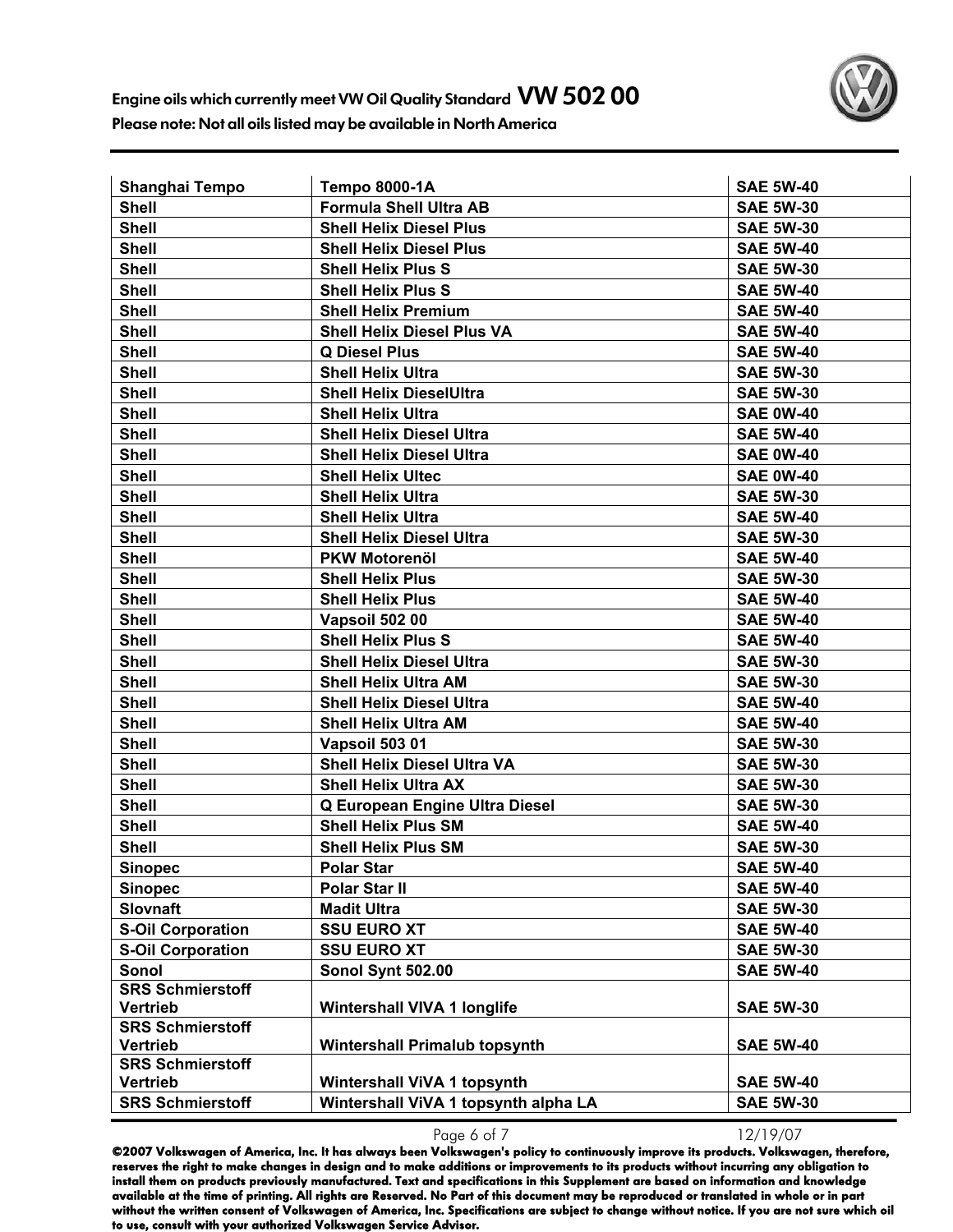

| Vertrieb                           |                                                    |                  |
|------------------------------------|----------------------------------------------------|------------------|
| <b>Statoil</b>                     | <b>Statoil LazerWay</b>                            | <b>SAE 5W-40</b> |
| <b>Statoil</b>                     | <b>Statoil LazerWay C</b>                          | <b>SAE 5W-40</b> |
| <b>Statoil</b>                     | <b>Statoil Pro Synthetic</b>                       | <b>SAE 5W-40</b> |
| <b>Statoil</b>                     | <b>Statoil LazerWay</b>                            | <b>SAE 5W-40</b> |
| <b>Statoil</b>                     | <b>Statoil LazerWay TDI</b>                        | <b>SAE 5W-40</b> |
| <b>Statoil</b>                     | <b>Statoil PRO Synthetic</b>                       | <b>SAE 5W-40</b> |
| <b>SWD</b>                         | <b>Concep-Tech HDC</b>                             | <b>SAE 5W-40</b> |
| <b>SWD</b>                         | swd Primus HDC                                     | <b>SAE 5W-40</b> |
| <b>SWD</b>                         | <b>GECCO Motorenöl HC</b>                          | <b>SAE 5W-40</b> |
| <b>TACTI Corporation</b>           | <b>CASTLE EUARO 502</b>                            | <b>SAE 5W-40</b> |
| <b>TACTI Corporation</b>           | <b>Castle Euaro 502</b>                            | <b>SAE 5W-40</b> |
| <b>Tamoil</b>                      | <b>Tamoil SINT FUTURE RACING</b>                   | <b>SAE 5W-40</b> |
| <b>Texaco</b>                      | <b>Havoline Ultra</b>                              | <b>SAE 5W-40</b> |
| <b>TNK Lubricant LLC</b>           | <b>TNK Ultra</b>                                   | <b>SAE 5W-40</b> |
| <b>TNK Lubricant LLC</b>           | <b>TNK Magnum Synthetic</b>                        | <b>SAE 5W-40</b> |
| Total                              | <b>Total Quartz Ineo MC3</b>                       | <b>SAE 5W-30</b> |
| <b>Unil Opal</b>                   | Opaljet 24 S                                       | <b>SAE 5W-40</b> |
| <b>Unil Opal</b>                   | Opaljet 24 S                                       | <b>SAE 5W-40</b> |
| <b>United Oil</b>                  | <b>United 1 Fully Synthetic</b>                    | <b>SAE 5W-40</b> |
| Valvoline                          | <b>Valvoline SynPower MXL</b>                      | <b>SAE 5W-30</b> |
| <b>Valvoline</b>                   | <b>Valvoline DuraBlend MXL</b>                     | <b>SAE 5W-40</b> |
| <b>Valvoline</b>                   | <b>Synpower MST</b>                                | <b>SAE 5W-30</b> |
| Valvoline                          | <b>Synpower MST</b>                                | <b>SAE 5W-30</b> |
| <b>VAPS</b>                        | <b>VAPSOIL 505 01</b>                              | <b>SAE 5W-40</b> |
| <b>Vial Oil</b>                    | <b>Consol Ultima</b>                               | <b>SAE 5W-40</b> |
|                                    | Audi, Seat, VW Aceite para Motor a Gasoline VW 502 |                  |
| <b>Volkswagen Mexico</b>           | 00 100% Sintético                                  | <b>SAE 5W-40</b> |
| <b>Volkswagen Original</b>         |                                                    |                  |
| Teile ®                            | <b>Volkswagen Special plus</b>                     | <b>SAE 5W-40</b> |
| Weco                               | <b>Weco TXI Syntolube</b>                          | <b>SAE 5W-40</b> |
| <b>Westfalen AG</b><br><b>Wolf</b> | <b>Westfalen Megatron</b>                          | <b>SAE 5W-40</b> |
|                                    | <b>Wolf Masterlube Synflow DC</b>                  | <b>SAE 5W-40</b> |
| Yacco                              | <b>Yacco VX 1000</b>                               | <b>SAE 5W-40</b> |
| Yacco                              | Yacco VX 600                                       | <b>SAE 5W-40</b> |
| Yacco                              | Yacco VX 1703 FAP                                  | <b>SAE 5W-40</b> |
| <b>YPF</b>                         | <b>YPF Elaion Full Performance SM</b>              | <b>SAE 5W-40</b> |
| Zeller+Gmelin                      | <b>Divinol Syntholight</b>                         | <b>SAE 5W-40</b> |
| Zeller+Gmelin                      | <b>Divinol Syntholight</b>                         | <b>SAE 0W-40</b> |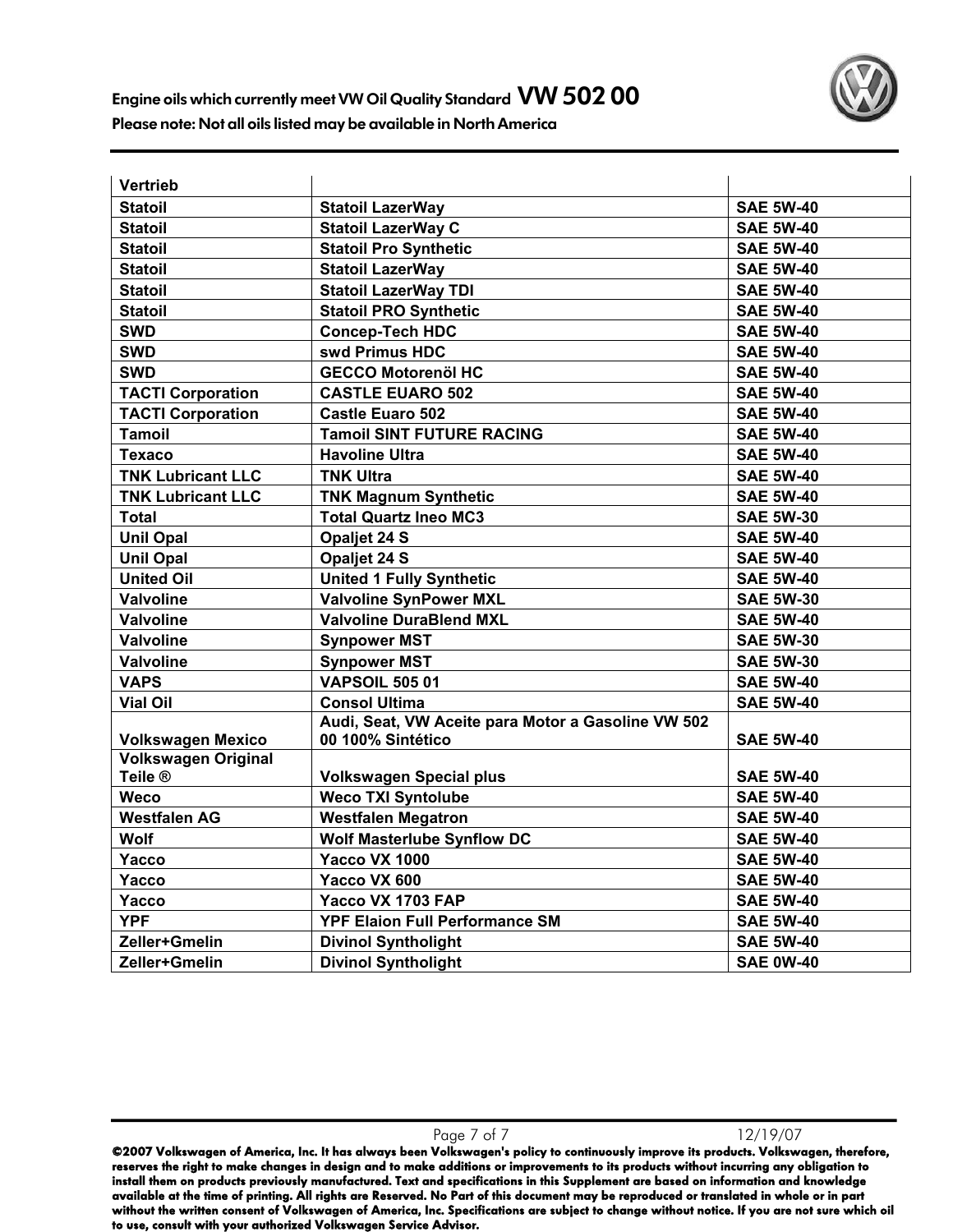| <b>Manufacturer</b>    | Oil Type                                 | <b>Viscosity</b> |
|------------------------|------------------------------------------|------------------|
| <b>AD Parts</b>        | <b>AD SDI</b>                            | <b>SAE 5W-40</b> |
| <b>Addinol</b>         | <b>Addinol Light MV 0546 PD</b>          | <b>SAE 5W-40</b> |
| <b>Adnoc</b>           | <b>Adnoc Pearl</b>                       | <b>SAE 5W-40</b> |
| Agip                   | <b>IP SINTIAX 505 EXCLUSIV</b>           | <b>SAE 5W-40</b> |
| Agip                   | <b>Agip 7004</b>                         | <b>SAE 5W-40</b> |
| <b>Armorine</b>        | Couguar                                  | <b>SAE 5W-40</b> |
| Avia                   | <b>AVIA TDi 505.01</b>                   | <b>SAE 5W-40</b> |
| <b>BP</b>              | <b>BP Visco Special V</b>                | <b>SAE 5W-40</b> |
| <b>Bucher AG</b>       | <b>MOTOREX Select LA-X</b>               | <b>SAE 5W-30</b> |
| Carat                  | <b>Carat ad-Diesel PD-Oil</b>            | <b>SAE 5W-40</b> |
| <b>Cartechnic</b>      | <b>CARTECHNIC Motorenöl Pumpe-Düse</b>   | <b>SAE 5W-40</b> |
| <b>Castrol</b>         | Castrol SLX 505 01                       | <b>SAE 5W-40</b> |
| <b>Castrol</b>         | <b>Castrol SLX Professional VW 50501</b> | <b>SAE 5W-40</b> |
| <b>Castrol</b>         | <b>Castrol GTX Magnatec</b>              | <b>SAE 5W-30</b> |
| Castrol                | <b>Castrol GTX Magnatec C3</b>           | <b>SAE 5W-30</b> |
| <b>Castrol</b>         | <b>Castrol Magnatec C3</b>               | <b>SAE 5W-30</b> |
| <b>Castrol</b>         | <b>Castrol Magnatec Professional C3</b>  | <b>SAE 5W-30</b> |
| <b>Castrol</b>         | <b>Castrol SLX Professional OE</b>       | <b>SAE 5W-30</b> |
| Castrol                | <b>Castrol Magnatec Professional</b>     | <b>SAE 5W-40</b> |
| Castrol                | <b>Castrol Magnatec Professional B4</b>  | <b>SAE 5W-40</b> |
| Cepsa                  | <b>Cepsa Star TDI synt</b>               | <b>SAE 5W-40</b> |
| De Oliebron            | <b>TOR Specialsynth</b>                  | <b>SAE 5W-40</b> |
| <b>Denicol</b>         | Denicol Pro Syn 4                        | <b>SAE 5W-40</b> |
| <b>Elf</b>             | <b>Elf Excellium DID</b>                 | <b>SAE 5W-40</b> |
| Elf                    | <b>Elf Excellium DID</b>                 | <b>SAE 5W-40</b> |
| Elf                    | <b>Elf Excellium C3</b>                  | <b>SAE 5W-30</b> |
| Elf                    | <b>Elf Solaris LSX</b>                   | <b>SAE 5W-30</b> |
| Elf                    | <b>Elf Excellium DID</b>                 | <b>SAE 5W-30</b> |
| <b>Engen Petroleum</b> | Engen Formula 505.01                     | <b>SAE 5W-40</b> |
| <b>Esso</b>            | Esso 505 01                              | <b>SAE 5W-30</b> |
| Eurol                  | <b>Eurol Turbo DI</b>                    | <b>SAE 5W-40</b> |
| Eurol                  | <b>Eurol Turbo DI</b>                    | <b>SAE 5W-40</b> |
| Fina                   | Fina Delta 505.01                        | <b>SAE 5W-40</b> |
| Fina                   | Fina First 500                           | <b>SAE 5W-30</b> |
| <b>FL Selenia</b>      | <b>Aktual Top Synth</b>                  | <b>SAE 5W-40</b> |
| <b>FL Selenia</b>      | <b>Pulsar Progress</b>                   | <b>SAE 5W-40</b> |
| <b>FL Selenia</b>      | Selenia Performer                        | <b>SAE 5W-40</b> |
| <b>Fuchs</b>           | Labo Syntha High Tech Synthese           | <b>SAE 5W-40</b> |
| <b>Fuchs</b>           | <b>TITAN Supersyn PLUS</b>               | <b>SAE 5W-40</b> |
| Galp energia           | <b>Galp Formula 505</b>                  | <b>SAE 5W-40</b> |
| <b>Ginouves</b>        | <b>York 742</b>                          | <b>SAE 5W-40</b> |
| <b>GMC Oil</b>         | <b>GML Oil Eternity TDI</b>              | <b>SAE 5W-40</b> |
| <b>Gulf Oil</b>        | <b>Gulf TEC Plus</b>                     | <b>SAE 5W-40</b> |
| <b>Gulf Oil</b>        | <b>Gulf Formula ULE</b>                  | <b>SAE 5W-30</b> |

Page 1 of 3 9/11/07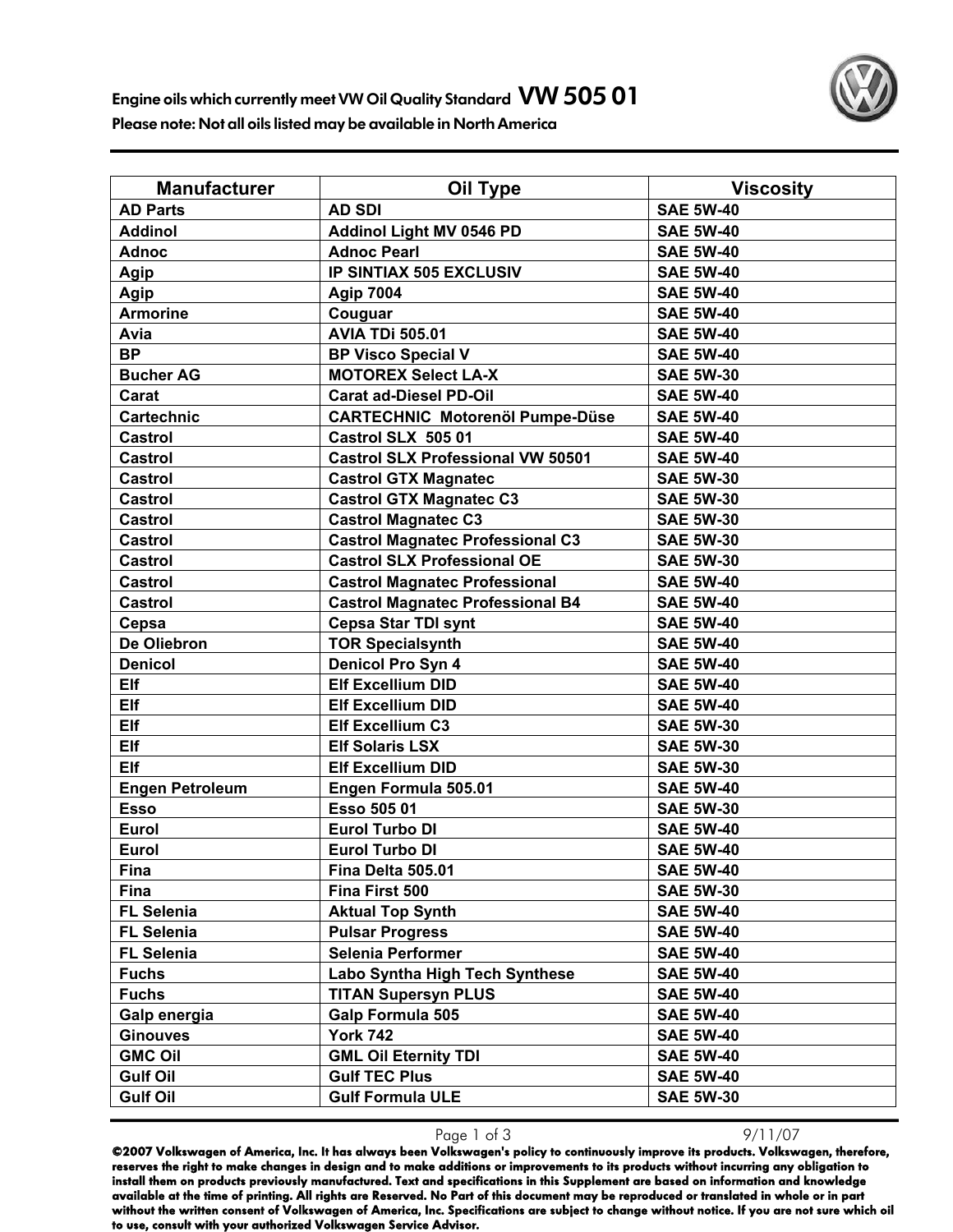

| Igol                    | <b>Process 505.01</b>                   | <b>SAE 5W-40</b> |
|-------------------------|-----------------------------------------|------------------|
| <b>Kuwait Petroleum</b> | Q8 Motoroil 505 01                      | <b>SAE 5W-40</b> |
| <b>Liqui Moly</b>       | <b>Liqui Moly Diesel High Tech</b>      | <b>SAE 5W-40</b> |
| <b>Liqui Moly</b>       | Europart Motorenöl Pumpe Düse           | <b>SAE 5W-40</b> |
| <b>Liqui Moly</b>       | Liqui Moly Nachfüllöl                   | <b>SAE 5W-40</b> |
| <b>Liqui Moly</b>       | Liqui Moly Pro-Engine M 500             | <b>SAE 5W-30</b> |
| Liqui Moly              | <b>Liqui Moly Diesel High Tech</b>      | <b>SAE 5W-40</b> |
| <b>Liqui Moly</b>       | Liqui Moly Nachfüll-Öl                  | <b>SAE 5W-40</b> |
| <b>Liqui Moly</b>       | <b>Liqui Moly Longtime High Tech</b>    | <b>SAE 5W-30</b> |
| <b>Liqui Moly</b>       | Liqui Moly Pro-Engine M 400             | <b>SAE 5W-40</b> |
| <b>Liqui Moly</b>       | <b>Liqui Moly Top Tec 4100</b>          | <b>SAE 5W-40</b> |
| Lotos                   | <b>Lotos Traffic Diesel 505.01</b>      | <b>SAE 5W-40</b> |
|                         | megol Motorenoel Super Leichtlauf       |                  |
| <b>Meguin</b>           | <b>Technology</b>                       | <b>SAE 5W-40</b> |
|                         | megol Motorenoel Super Leichtlauf       |                  |
| Meguin                  | <b>Technology</b>                       | <b>SAE 5W-40</b> |
| <b>Meguin</b>           | megol Motorenoel Low Emission           | <b>SAE 5W-40</b> |
| <b>Meguin</b>           | megol Motorenoel New Generation         | <b>SAE 5W-30</b> |
| <b>Mobil</b>            | <b>Mobil Syst S Special V</b>           | <b>SAE 5W-30</b> |
| <b>Mobil</b>            | <b>Tecar 50501</b>                      | <b>SAE 5W-30</b> |
| <b>Modrica</b>          | <b>Optima Eco</b>                       | <b>SAE 5W-30</b> |
| <b>MOL</b>              | <b>MOL Dynamic Gold</b>                 | <b>SAE 5W-30</b> |
| <b>Motul</b>            | Motul Specific 505 01                   | <b>SAE 5W-40</b> |
| <b>Motul</b>            | Motul Specific 505 01 502 00 505 01     | <b>SAE 5W-40</b> |
| <b>Motul</b>            | Motul 8100 X-clean                      | <b>SAE 5W-40</b> |
| <b>MRD</b>              | <b>Motor Gold Supertec PD</b>           | <b>SAE 5W-40</b> |
| <b>Oel-Brack</b>        | <b>Midland Synova</b>                   | <b>SAE 5W-40</b> |
| <b>OMV</b>              | OMV syn com diesel                      | <b>SAE 5W-40</b> |
| <b>OMV</b>              | <b>OMV BIXXOL special C3</b>            | <b>SAE 5W-30</b> |
| <b>Panolin</b>          | <b>Panolin Daytona</b>                  | <b>SAE 5W-40</b> |
| <b>Panolin</b>          | <b>Panolin Daytona</b>                  | <b>SAE 5W-40</b> |
| Paramo                  | <b>Mogul Racing S Pro</b>               | <b>SAE 5W-40</b> |
| <b>Pennzoil</b>         | Pennzoil Platinum European Ultra Diesel | <b>SAE 5W-30</b> |
| <b>Pentosin</b>         | <b>Pentosynth HC</b>                    | <b>SAE 5W-40</b> |
| Petrol                  | Petrol 505.01 5W-40                     | <b>SAE 5W-40</b> |
| <b>Quaker State</b>     | <b>Quaker State Diesel Plus</b>         | <b>SAE 5W-40</b> |
| Rafinerija Modrica      | <b>Optima 505 01</b>                    | <b>SAE 5W-40</b> |
| Ravensberger            |                                         |                  |
| Schmierstoffvertrieb    | <b>Ravenol VPD</b>                      | <b>SAE 5W-40</b> |
| <b>Redoil Italia</b>    | <b>Challoils Ultrasynt</b>              | <b>SAE 5W-40</b> |
| Repsol                  | Repsol Elite 50501 TDI                  | <b>SAE 5W-40</b> |
| Repsol                  | Repsol Elite 50501 TDI                  | <b>SAE 5W-40</b> |
| <b>Rothen Oil</b>       | <b>Rothen Extrasynth</b>                | <b>SAE 5W-30</b> |
| <b>Shell</b>            | <b>Shell Helix Diesel Plus VA</b>       | <b>SAE 5W-40</b> |
| <b>Shell</b>            | <b>Shell Helix Diesel Ultra VA</b>      | <b>SAE 5W-30</b> |
| <b>Shell</b>            | <b>Shell Helix Ultra AX</b>             | <b>SAE 5W-30</b> |

Page 2 of 3 9/11/07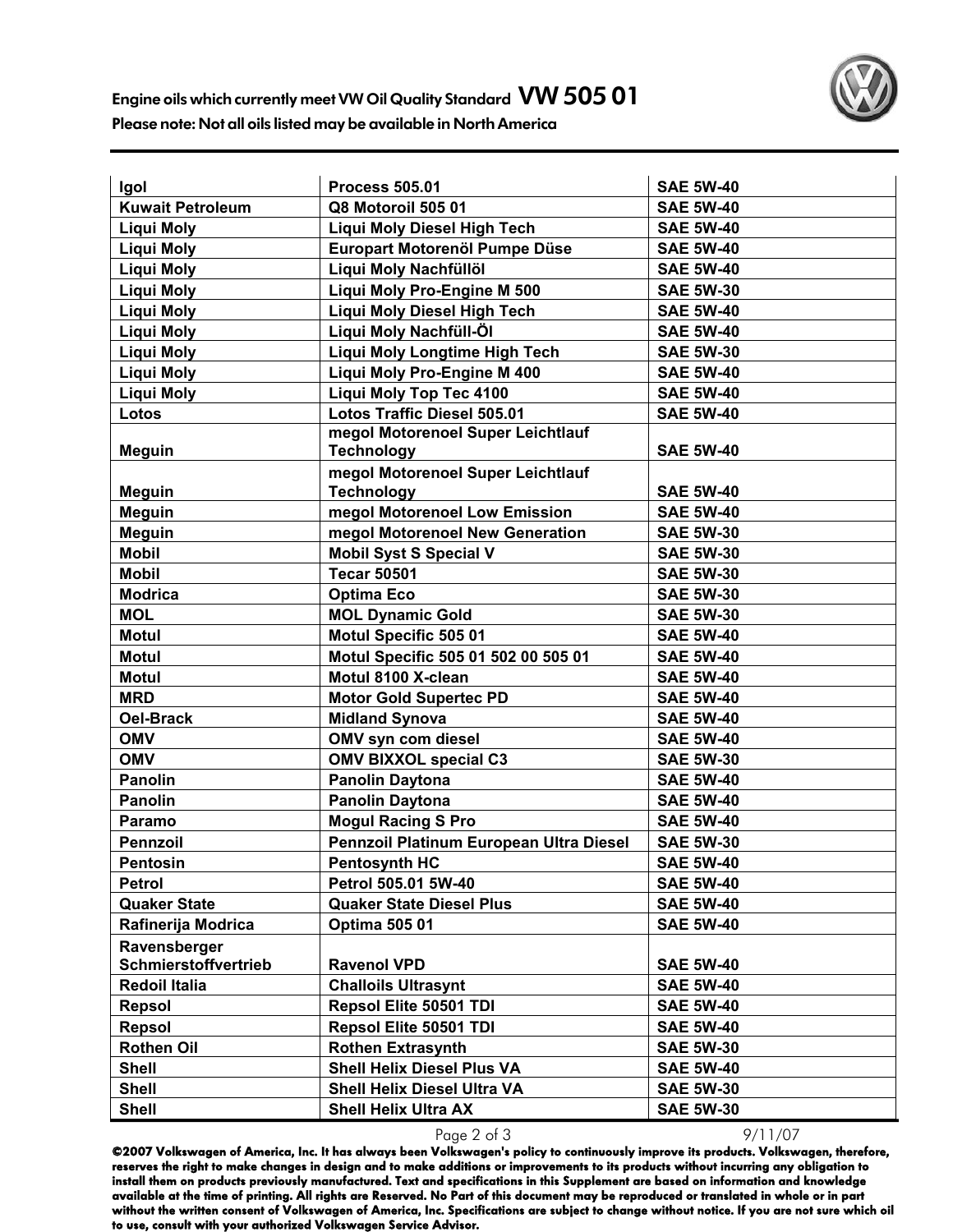

| <b>Shell</b>               | Q European Engine Ultra Diesel       | <b>SAE 5W-30</b> |
|----------------------------|--------------------------------------|------------------|
| <b>Shell</b>               | <b>Shell Helix Diesel Plus VA</b>    | <b>SAE 5W-30</b> |
| <b>SIG</b>                 | <b>Car Jack GPD</b>                  | <b>SAE 5W-40</b> |
| <b>Sinopec</b>             | <b>Blue Spirit</b>                   | <b>SAE 5W-40</b> |
| Sonol                      | Sonol Synt 505.01                    | <b>SAE 5W-40</b> |
| <b>SRS Schmierstoff</b>    |                                      |                  |
| <b>Vertrieb</b>            | Wintershall Leichtlauf-Motorenöl PD  | <b>SAE 5W-40</b> |
| <b>Startol</b>             | <b>RASANTA SPECIALSYNT</b>           | <b>SAE 5W-40</b> |
| <b>Statoil</b>             | <b>Statoil SuperWay 505.01</b>       | <b>SAE 5W-40</b> |
| <b>Statoil</b>             | <b>Statoil LazerWay C</b>            | <b>SAE 5W-40</b> |
| Sun Oil                    | Sunoco Ultra semi-synthetic          | <b>SAE 5W-40</b> |
| <b>SWD</b>                 | <b>Concep-Tech Synth.</b>            | <b>SAE 5W-40</b> |
| <b>SWD</b>                 | swd Primus Synth.                    | <b>SAE 5W-40</b> |
| <b>SWD</b>                 | <b>Concep-Tech Synth.</b>            | <b>SAE 5W-40</b> |
| <b>SWD</b>                 | swd Primus Synth.                    | <b>SAE 5W-40</b> |
| <b>SWD</b>                 | <b>GECCO Motorenöl SY</b>            | <b>SAE 5W-40</b> |
| <b>SWD</b>                 | swd PRIMUS DX                        | <b>SAE 5W-30</b> |
| <b>Tamoil</b>              | <b>Tamoil Sint Future Racing PD</b>  | <b>SAE 5W-40</b> |
| <b>Tamoil</b>              | <b>Tamoil SINT FUTURE EXTRA</b>      | <b>SAE 5W-40</b> |
| <b>Texaco</b>              | Havoline 505.01                      | <b>SAE 5W-40</b> |
| <b>Total</b>               | <b>Total Quartz 505.01</b>           | <b>SAE 5W-40</b> |
| <b>Total</b>               | <b>Gulf GDI Extra</b>                | <b>SAE 5W-40</b> |
| <b>Total</b>               | <b>Total Quartz INEO MC3</b>         | <b>SAE 5W-30</b> |
| <b>Unil Opal</b>           | <b>Opaljet Futura</b>                | <b>SAE 5W-40</b> |
| <b>Valvoline</b>           | Valvoline DuraBlend Diesel motor oil | <b>SAE 5W-40</b> |
| <b>Valvoline</b>           | <b>Synpower MST</b>                  | <b>SAE 5W-30</b> |
| <b>Valvoline</b>           | <b>Synpower MST</b>                  | <b>SAE 5W-30</b> |
| <b>VAPS</b>                | <b>VAPSOIL 505 01</b>                | <b>SAE 5W-40</b> |
| <b>Volkswagen Original</b> |                                      |                  |
| Teile <sup>®</sup>         | Motorenoel G 052 167 A2              | <b>SAE 5W-40</b> |
| Wolf                       | <b>Wolf Masterlube Synflow PI</b>    | <b>SAE 5W-40</b> |
| Würth                      | <b>Triathlon Special PD</b>          | <b>SAE 5W-40</b> |
| Yacco                      | Yacco VX 505                         | <b>SAE 5W-40</b> |
| Yacco                      | Yacco VX 1703 FAP                    | <b>SAE 5W-40</b> |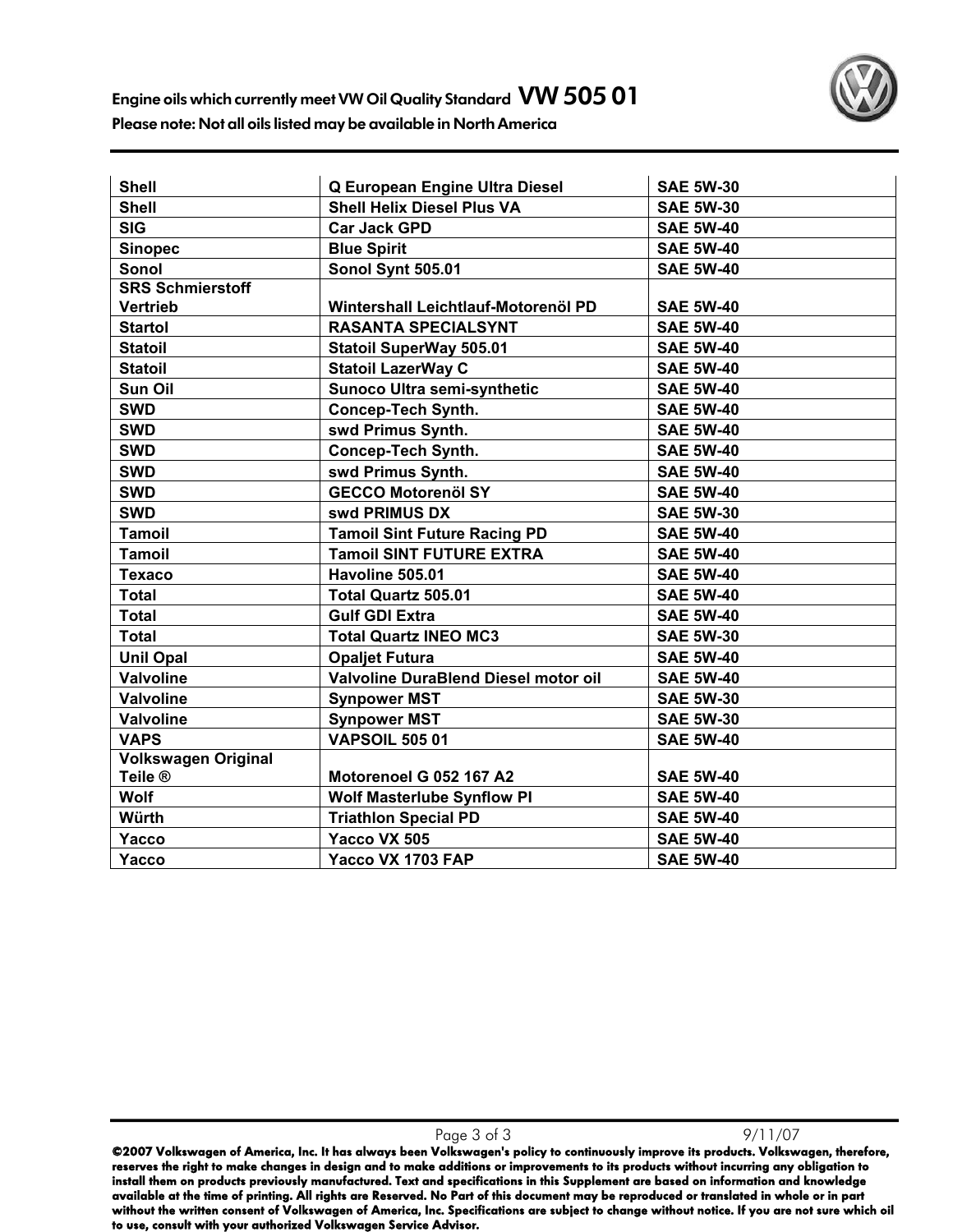

| <b>Manufacturer</b>         | <b>Oil Type</b>                                              | <b>Viscosity</b> |
|-----------------------------|--------------------------------------------------------------|------------------|
| <b>Addinol</b>              | Addinol Mega light MV0539 LE                                 | <b>SAE 5W-30</b> |
| Agip                        | <b>Agip 7008</b>                                             | <b>SAE 5W-30</b> |
| Agip                        | <b>Autol Carrera Longlife III</b>                            | <b>SAE 5W-30</b> |
| Aral                        | <b>Aral SuperTronic Longlife III</b>                         | <b>SAE 5W-30</b> |
| <b>Astris</b>               | <b>Astris Matro L-3</b>                                      | <b>SAE 5W-30</b> |
| Avia                        | Aviasynth 5W-30 longlife III                                 | <b>SAE 5W-30</b> |
| <b>BP</b>                   | BP Visco 7000 Longlife III                                   | <b>SAE 5W-30</b> |
| <b>Bucher AG</b>            | <b>Motorex Profile V-XL</b>                                  | <b>SAE 5W-30</b> |
| <b>Castrol</b>              | <b>Castrol Edge</b>                                          | <b>SAE 5W-30</b> |
| <b>Castrol</b>              | <b>Castrol SLX Longlife III</b>                              | <b>SAE 5W-30</b> |
| <b>Castrol</b>              | Castrol TXT 507 00                                           | <b>SAE 5W-30</b> |
| <b>Castrol</b>              | Longlife III Hochleistungsmotorenöl                          | <b>SAE 5W-30</b> |
| <b>Castrol</b>              | <b>Castrol SLX Professional Powerflow VW</b><br>Longlife III | <b>SAE 5W-30</b> |
| <b>Castrol</b>              | <b>Castrol SLX Professional Powerflow Lo</b>                 | SAE 5W-30 n      |
| <b>Castrol</b>              | <b>Castrol SLX Professional LL03</b>                         | <b>SAE 5W-30</b> |
| <b>Castrol</b>              | <b>Castrol SLX LongLife III Topup</b>                        | <b>SAE 5W-30</b> |
| Cepsa                       | <b>CEPSA STAR TDI SYNT</b>                                   | <b>SAE 5W-30</b> |
| De Oliebron                 | <b>Tor Extendo</b>                                           | <b>SAE 5W-30</b> |
| <b>Elf</b>                  | <b>Elf Solaris LLX</b>                                       | <b>SAE 5W-30</b> |
| <b>Elf</b>                  | <b>Elf Excellium TDI</b>                                     | <b>SAE 5W-30</b> |
| <b>ENI R&amp;M Division</b> | <b>Agip Formula FUTURE</b>                                   | <b>SAE 5W-30</b> |
| <b>Eurol</b>                | <b>Eurol Syntence Longlife</b>                               | <b>SAE 5W-30</b> |
| <b>Eurolub</b>              | <b>Eurolub WIV ECO</b>                                       | <b>SAE 5W-30</b> |
| <b>FL Selenia</b>           | <b>Selenia Multipower Specs</b>                              | <b>SAE 5W-30</b> |
| <b>Fuchs</b>                | <b>Fuchs TITAN GT1 Longlife III</b>                          | <b>SAE 5W-30</b> |
| <b>Fuchs</b>                | <b>TITAN GT1 Pro C-3</b>                                     | <b>SAE 5W-30</b> |
| Galp energia                | <b>Galp Formula Longlife III</b>                             | <b>SAE 5W-30</b> |
| <b>Gamaparts</b>            | <b>GAMAPARTS Super LongLife III</b>                          | <b>SAE 5W-30</b> |
| <b>Gulf Oil</b>             | <b>Gulf Formula GVX</b>                                      | <b>SAE 5W-30</b> |
| <b>Hunold</b>               | <b>Eurolub WIV ECO</b>                                       | <b>SAE 5W-30</b> |
| <b>Kuwait Petroleum</b>     | Q8 Formula V Long Life                                       | <b>SAE 5W-30</b> |
| Liqui Moly                  | Top Tec 4200                                                 | <b>SAE 5W-30</b> |
| <b>Liqui Moly</b>           | Liqui Moly Pro-Engine M 600                                  | <b>SAE 5W-30</b> |
| <b>Meguin</b>               | megol Motorenoel Compatible                                  | <b>SAE 5W-30</b> |
| <b>Millers Oils</b>         | <b>Millers XF Longlife</b>                                   | <b>SAE 5W-30</b> |
| <b>Mitan</b>                | <b>Alpine Longlife III</b>                                   | <b>SAE 5W-30</b> |
| <b>Mobil</b>                | <b>Mobil 1 ESP Formula</b>                                   | <b>SAE 5W-30</b> |
| <b>Mobil</b>                | <b>Mobil SHC Formula V</b>                                   | <b>SAE 5W-30</b> |
| <b>MOL</b>                  | <b>MOL Dynamic Gold Longlife</b>                             | <b>SAE 5W-30</b> |
| <b>Motul</b>                | <b>MOTUL Specific 50400 507 00</b>                           | <b>SAE 5W-30</b> |
| <b>MRD</b>                  | <b>Motor GOLD Longlife III</b>                               | <b>SAE 5W-30</b> |
| <b>Neste Oil</b>            | <b>Neste City Pro W LongLife III</b>                         | <b>SAE 5W-30</b> |
| <b>New-Process AG</b>       | <b>New Process eco syn Plus</b>                              | <b>SAE 5W-30</b> |

Page 1 of 2 10/08/07